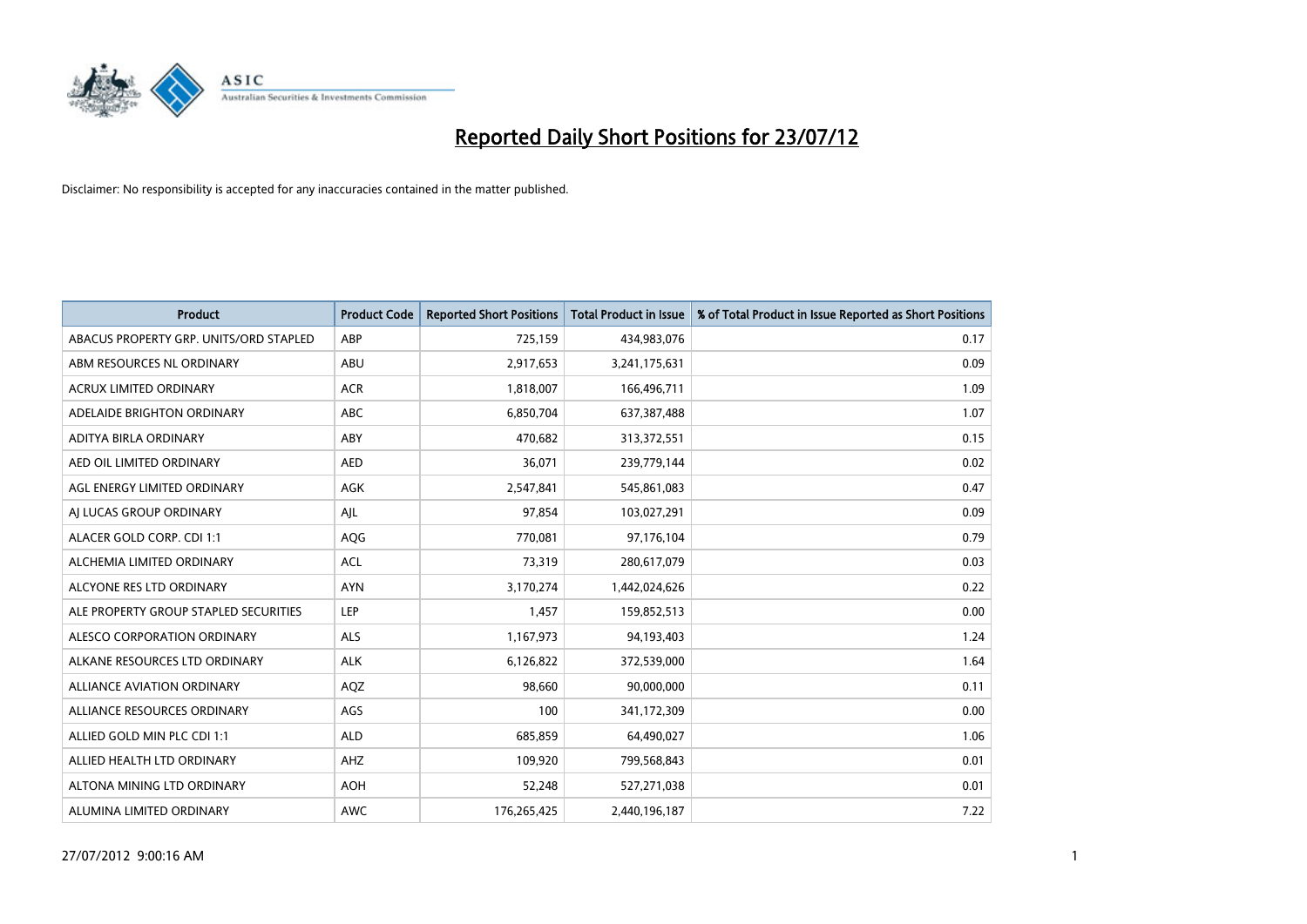

| <b>Product</b>                          | <b>Product Code</b> | <b>Reported Short Positions</b> | <b>Total Product in Issue</b> | % of Total Product in Issue Reported as Short Positions |
|-----------------------------------------|---------------------|---------------------------------|-------------------------------|---------------------------------------------------------|
| AMALGAMATED HOLDINGS ORDINARY           | <b>AHD</b>          | 1.342                           | 157,629,498                   | 0.00                                                    |
| AMCOM TELECOMM. ORDINARY                | <b>AMM</b>          | 15,164                          | 241,491,904                   | 0.01                                                    |
| AMCOR LIMITED ORDINARY                  | <b>AMC</b>          | 3,500,508                       | 1,206,684,923                 | 0.29                                                    |
| AMP LIMITED ORDINARY                    | AMP                 | 6,134,233                       | 2,894,931,180                 | 0.21                                                    |
| AMPELLA MINING ORDINARY                 | <b>AMX</b>          | 6,164,974                       | 246,800,493                   | 2.50                                                    |
| ANGLOGOLD ASHANTI CDI 5:1               | AGG                 |                                 | 89,207,765                    | 0.00                                                    |
| ANSELL LIMITED ORDINARY                 | <b>ANN</b>          | 3,806,292                       | 130,656,668                   | 2.91                                                    |
| ANTARES ENERGY LTD ORDINARY             | <b>AZZ</b>          | 426,392                         | 258,000,000                   | 0.17                                                    |
| ANTISENSE THERAPEUT, ORDINARY           | <b>ANP</b>          | 100,000                         | 1,297,743,255                 | 0.01                                                    |
| ANZ BANKING GRP LTD ORDINARY            | ANZ                 | 7,406,140                       | 2,715,721,290                 | 0.27                                                    |
| APA GROUP STAPLED SECURITIES            | <b>APA</b>          | 15,039,018                      | 644,485,583                   | 2.33                                                    |
| APN NEWS & MEDIA ORDINARY               | <b>APN</b>          | 20,625,454                      | 649,010,756                   | 3.18                                                    |
| AQUARIUS PLATINUM. ORDINARY             | <b>AOP</b>          | 15,702,790                      | 470,312,578                   | 3.34                                                    |
| AQUILA RESOURCES ORDINARY               | <b>AQA</b>          | 6,861,890                       | 411,804,442                   | 1.67                                                    |
| ARAFURA RESOURCE LTD ORDINARY           | <b>ARU</b>          | 4,927,747                       | 396,004,144                   | 1.24                                                    |
| ARB CORPORATION ORDINARY                | <b>ARP</b>          | 51,162                          | 72,481,302                    | 0.07                                                    |
| ARDENT LEISURE GROUP STAPLED SECURITIES | AAD                 | 659,446                         | 334,209,401                   | 0.20                                                    |
| ARGO INVESTMENTS ORDINARY               | <b>ARG</b>          | 80                              | 625,946,521                   | 0.00                                                    |
| ARISTOCRAT LEISURE ORDINARY             | <b>ALL</b>          | 17,916,033                      | 550,502,889                   | 3.25                                                    |
| ARRIUM LTD ORDINARY                     | ARI                 | 27,403,222                      | 1,345,665,626                 | 2.04                                                    |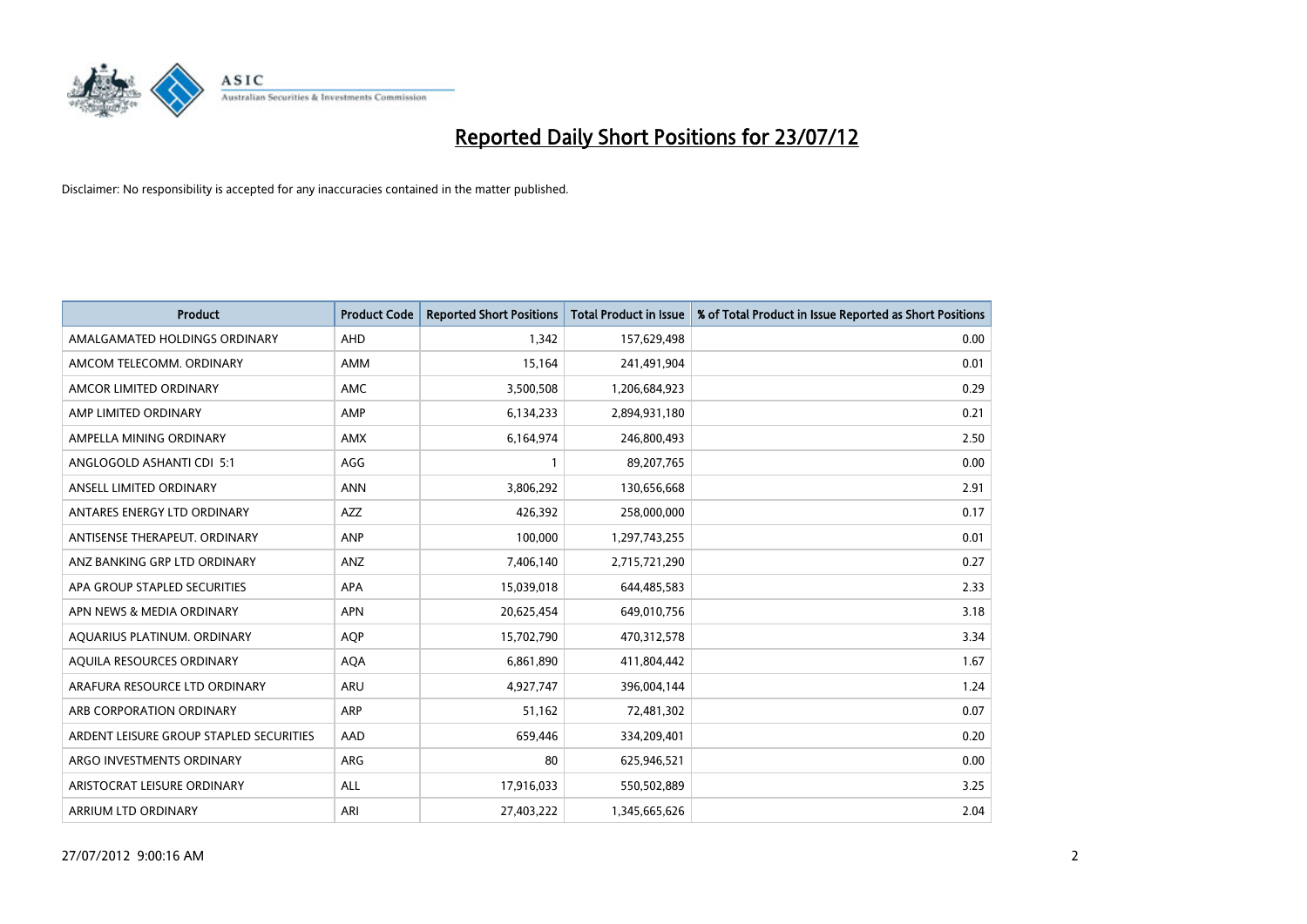

| <b>Product</b>                          | <b>Product Code</b> | <b>Reported Short Positions</b> | <b>Total Product in Issue</b> | % of Total Product in Issue Reported as Short Positions |
|-----------------------------------------|---------------------|---------------------------------|-------------------------------|---------------------------------------------------------|
| ASCIANO LIMITED ORDINARY                | <b>AIO</b>          | 5,041,898                       | 975,385,664                   | 0.52                                                    |
| ASG GROUP LIMITED ORDINARY              | <b>ASZ</b>          | 835,949                         | 172,152,079                   | 0.49                                                    |
| ASPEN GROUP ORD/UNITS STAPLED           | <b>APZ</b>          | 90,430                          | 600,507,326                   | 0.02                                                    |
| ASPIRE MINING LTD ORDINARY              | <b>AKM</b>          | 269,379                         | 620,594,556                   | 0.04                                                    |
| ASTRO JAP PROP GROUP STAPLED SECURITIES | AIA                 | 7,935                           | 58,445,002                    | 0.01                                                    |
| ASX LIMITED ORDINARY                    | <b>ASX</b>          | 4,366,616                       | 175,136,729                   | 2.49                                                    |
| ATLANTIC LIMITED ORDINARY               | ATI                 | 1,445                           | 154,757,339                   | 0.00                                                    |
| ATLAS IRON LIMITED ORDINARY             | AGO                 | 13,399,746                      | 904,580,993                   | 1.48                                                    |
| <b>AURORA OIL &amp; GAS ORDINARY</b>    | <b>AUT</b>          | 8,334,838                       | 446,595,778                   | 1.87                                                    |
| AUSDRILL LIMITED ORDINARY               | <b>ASL</b>          | 1,725,531                       | 304,397,289                   | 0.57                                                    |
| AUSENCO LIMITED ORDINARY                | AAX                 | 433,456                         | 123,872,665                   | 0.35                                                    |
| <b>AUSTAL LIMITED ORDINARY</b>          | ASB                 | 192,096                         | 188,193,007                   | 0.10                                                    |
| AUSTBROKERS HOLDINGS ORDINARY           | <b>AUB</b>          | 59                              | 55,999,095                    | 0.00                                                    |
| AUSTIN ENGINEERING ORDINARY             | ANG                 | 16,984                          | 72,314,403                    | 0.02                                                    |
| AUSTRALAND PROPERTY STAPLED SECURITY    | <b>ALZ</b>          | 441,009                         | 576,846,597                   | 0.08                                                    |
| AUSTRALIAN AGRICULT. ORDINARY           | AAC                 | 446,146                         | 312,905,085                   | 0.14                                                    |
| AUSTRALIAN INFRASTR. UNITS/ORDINARY     | <b>AIX</b>          | 11,310,754                      | 620,733,944                   | 1.82                                                    |
| AUSTRALIAN PHARM. ORDINARY              | API                 | 225,187                         | 488,115,883                   | 0.05                                                    |
| AUTOMOTIVE HOLDINGS ORDINARY            | <b>AHE</b>          | 4,319                           | 260,579,682                   | 0.00                                                    |
| AVIENNINGS LIMITED ORDINARY             | AVI                 | 549,150                         | 274,588,694                   | 0.20                                                    |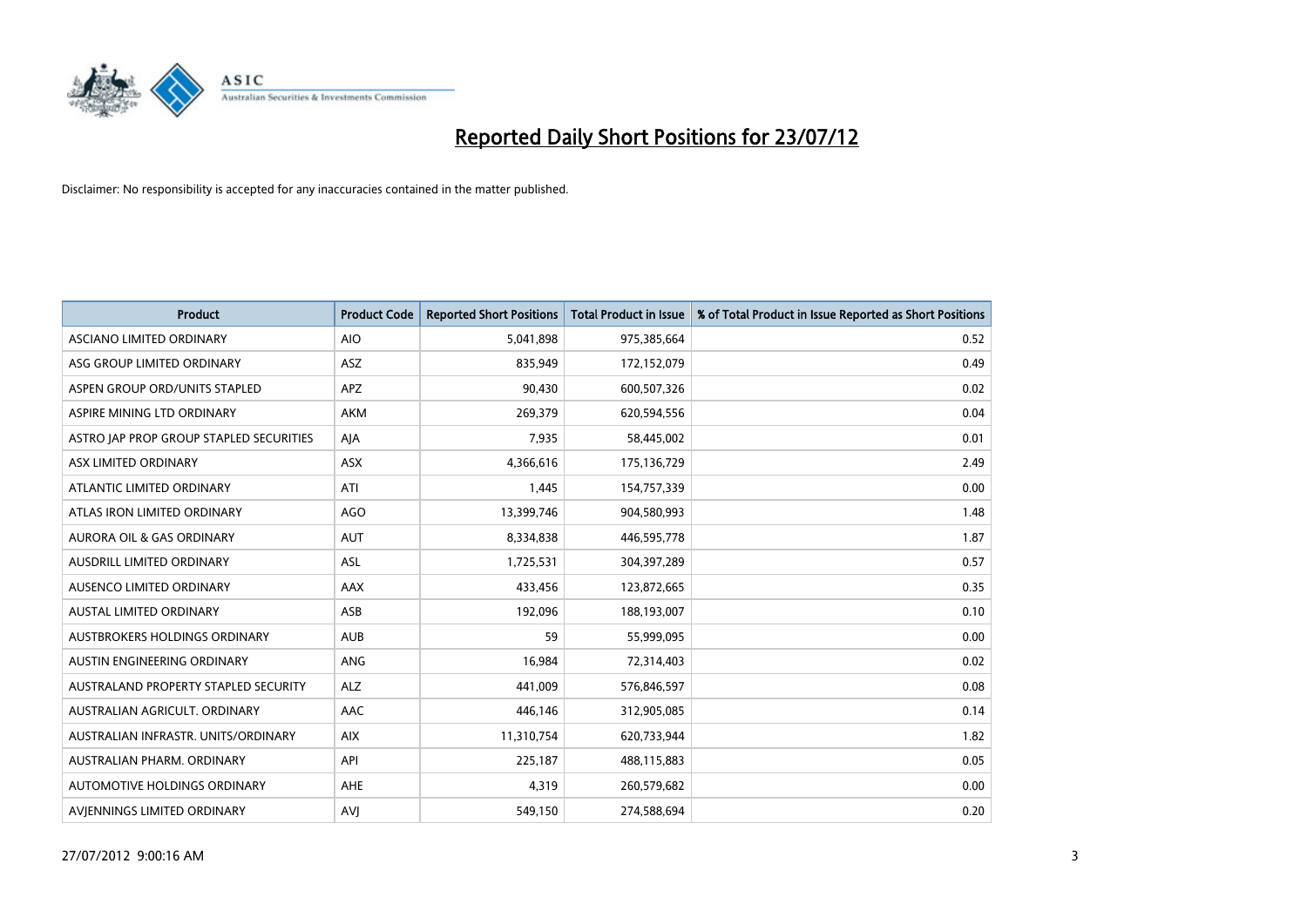

| <b>Product</b>                       | <b>Product Code</b> | <b>Reported Short Positions</b> | <b>Total Product in Issue</b> | % of Total Product in Issue Reported as Short Positions |
|--------------------------------------|---------------------|---------------------------------|-------------------------------|---------------------------------------------------------|
| AWE LIMITED ORDINARY                 | AWE                 | 2,977,967                       | 521,871,941                   | 0.57                                                    |
| AZIMUTH RES LTD ORDINARY             | <b>AZH</b>          | 1,446,201                       | 401,518,304                   | 0.36                                                    |
| <b>AZUMAH RESOURCES ORDINARY</b>     | <b>AZM</b>          | 609,296                         | 333,614,096                   | 0.18                                                    |
| <b>BANDANNA ENERGY ORDINARY</b>      | <b>BND</b>          | 4,126,066                       | 528,481,199                   | 0.78                                                    |
| BANK OF QUEENSLAND. ORDINARY         | <b>BOO</b>          | 11,322,241                      | 308,797,224                   | 3.67                                                    |
| <b>BASE RES LIMITED ORDINARY</b>     | <b>BSE</b>          | 716,572                         | 460,440,029                   | 0.16                                                    |
| <b>BATHURST RESOURCES ORDINARY</b>   | <b>BTU</b>          | 21,311,335                      | 696,747,997                   | 3.06                                                    |
| BC IRON LIMITED ORDINARY             | <b>BCI</b>          | 106,641                         | 103,861,000                   | 0.10                                                    |
| BEACH ENERGY LIMITED ORDINARY        | <b>BPT</b>          | 26,546,718                      | 1,255,464,157                 | 2.11                                                    |
| BEADELL RESOURCE LTD ORDINARY        | <b>BDR</b>          | 13,359,046                      | 719,204,752                   | 1.86                                                    |
| BENDIGO AND ADELAIDE ORDINARY        | <b>BEN</b>          | 8,982,298                       | 396,641,036                   | 2.26                                                    |
| BERKELEY RESOURCES ORDINARY          | <b>BKY</b>          | 359,111                         | 179,298,273                   | 0.20                                                    |
| BETASHARES ASX RES ETF UNITS         | <b>ORE</b>          | 60,206                          | 3,412,016                     | 1.76                                                    |
| BHP BILLITON LIMITED ORDINARY        | <b>BHP</b>          | 4,799,169                       | 3,211,691,105                 | 0.15                                                    |
| <b>BILLABONG ORDINARY</b>            | <b>BBG</b>          | 40,146,006                      | 410,969,573                   | 9.77                                                    |
| <b>BIOTA HOLDINGS ORDINARY</b>       | <b>BTA</b>          | 466,297                         | 182,350,316                   | 0.26                                                    |
| <b>BLACKTHORN RESOURCES ORDINARY</b> | <b>BTR</b>          | 50,767                          | 127,818,000                   | 0.04                                                    |
| BLUESCOPE STEEL LTD ORDINARY         | <b>BSL</b>          | 47,794,432                      | 3,349,185,247                 | 1.43                                                    |
| <b>BOART LONGYEAR ORDINARY</b>       | <b>BLY</b>          | 9,040,874                       | 461,163,412                   | 1.96                                                    |
| <b>BOOM LOGISTICS ORDINARY</b>       | <b>BOL</b>          | 626                             | 468,663,585                   | 0.00                                                    |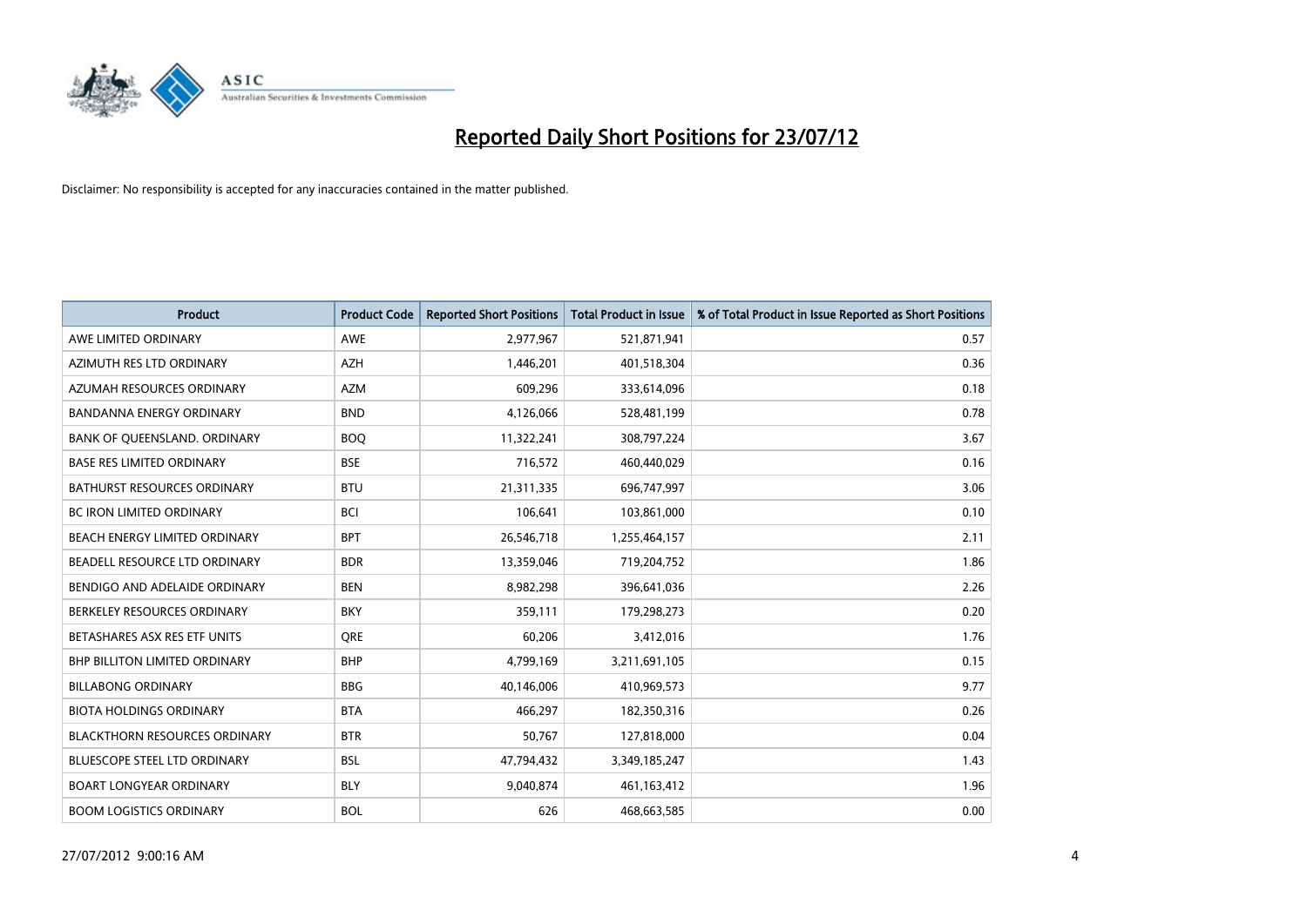

| <b>Product</b>                          | <b>Product Code</b> | <b>Reported Short Positions</b> | <b>Total Product in Issue</b> | % of Total Product in Issue Reported as Short Positions |
|-----------------------------------------|---------------------|---------------------------------|-------------------------------|---------------------------------------------------------|
| <b>BORAL LIMITED, ORDINARY</b>          | <b>BLD</b>          | 45,934,433                      | 758,572,140                   | 6.06                                                    |
| <b>BRADKEN LIMITED ORDINARY</b>         | <b>BKN</b>          | 2,565,462                       | 168,629,376                   | 1.52                                                    |
| <b>BRAMBLES LIMITED ORDINARY</b>        | <b>BXB</b>          | 5,098,442                       | 1,555,149,857                 | 0.33                                                    |
| BRICKWORKS LIMITED ORDINARY             | <b>BKW</b>          | 11,374                          | 147,567,333                   | 0.01                                                    |
| BT INVESTMENT MNGMNT ORDINARY           | <b>BTT</b>          | 222,915                         | 267,906,977                   | 0.08                                                    |
| <b>BUCCANEER ENERGY LTD ORDINARY</b>    | <b>BCC</b>          | 3,072,738                       | 992,176,566                   | 0.31                                                    |
| <b>BURU ENERGY ORDINARY</b>             | <b>BRU</b>          | 11,795,145                      | 251,007,144                   | 4.70                                                    |
| <b>BWP TRUST ORDINARY UNITS</b>         | <b>BWP</b>          | 1,324,368                       | 525,255,093                   | 0.25                                                    |
| CABCHARGE AUSTRALIA ORDINARY            | CAB                 | 4,426,042                       | 120,430,683                   | 3.68                                                    |
| CALTEX AUSTRALIA ORDINARY               | <b>CTX</b>          | 5,422,991                       | 270,000,000                   | 2.01                                                    |
| CAMPBELL BROTHERS ORDINARY              | <b>CPB</b>          | 1,113,493                       | 68,104,044                    | 1.63                                                    |
| CAPE LAMBERT RES LTD ORDINARY           | <b>CFE</b>          | 361,411                         | 689,108,792                   | 0.05                                                    |
| CARABELLA RES LTD ORDINARY              | <b>CLR</b>          | 217,923                         | 133,642,797                   | 0.16                                                    |
| <b>CARBON ENERGY ORDINARY</b>           | <b>CNX</b>          | 48,071                          | 773,999,771                   | 0.01                                                    |
| <b>CARDNO LIMITED ORDINARY</b>          | <b>CDD</b>          | 822,179                         | 138,506,406                   | 0.59                                                    |
| CARNARVON PETROLEUM ORDINARY            | <b>CVN</b>          | 55,472                          | 694,644,634                   | 0.01                                                    |
| CARSALES.COM LTD ORDINARY               | <b>CRZ</b>          | 24,275,957                      | 233,689,223                   | 10.39                                                   |
| CASH CONVERTERS ORDINARY                | CCV                 | 15,520                          | 379,761,025                   | 0.00                                                    |
| CENTRO RETAIL AUST ORD/UNIT STAPLED SEC | <b>CRF</b>          | 30,578,100                      | 1,340,723,189                 | 2.28                                                    |
| CERAMIC FUEL CELLS ORDINARY             | CFU                 | 83,004                          | 1,366,298,863                 | 0.01                                                    |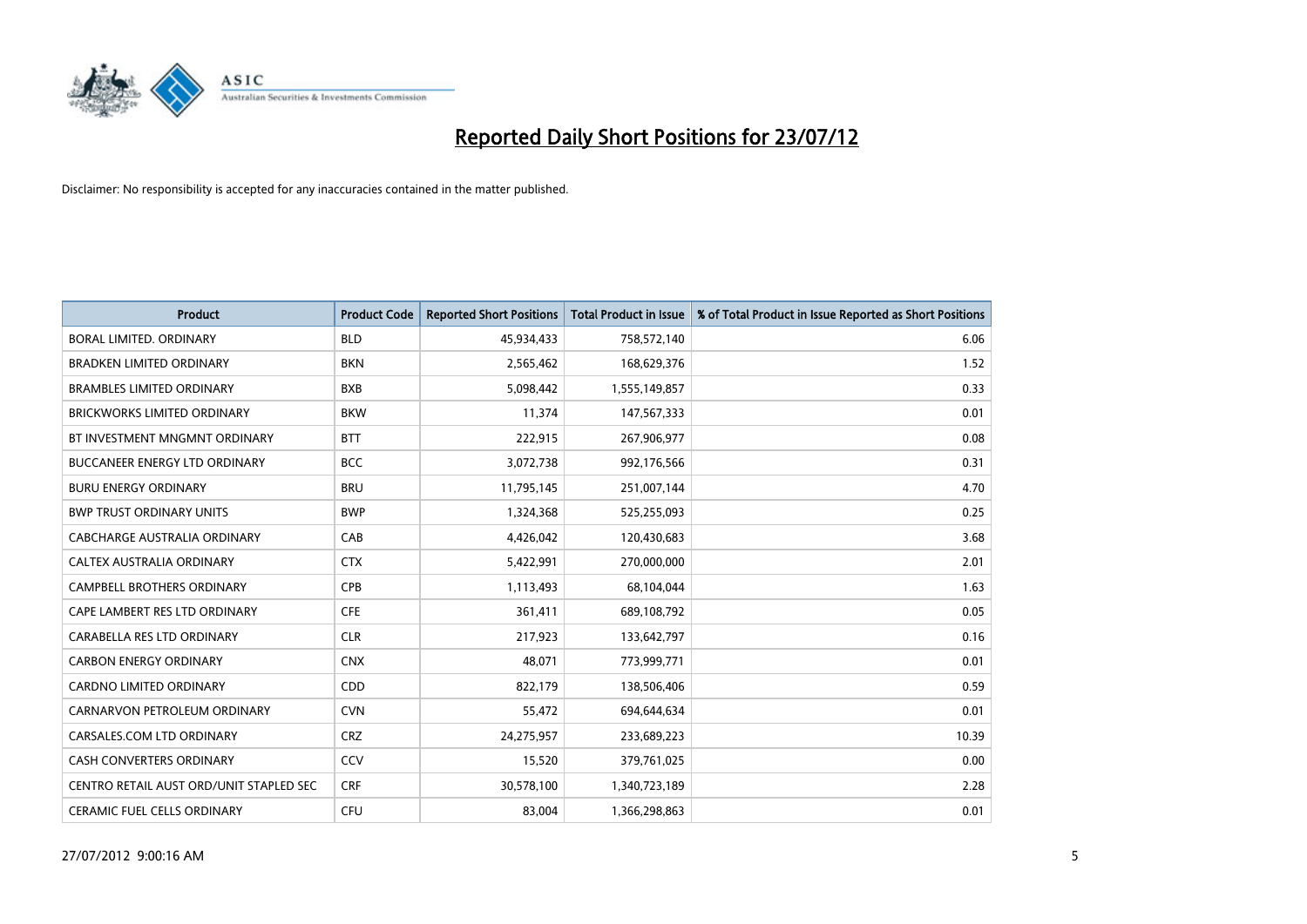

| <b>Product</b>                          | <b>Product Code</b> | <b>Reported Short Positions</b> | <b>Total Product in Issue</b> | % of Total Product in Issue Reported as Short Positions |
|-----------------------------------------|---------------------|---------------------------------|-------------------------------|---------------------------------------------------------|
| CFS RETAIL TRUST GRP STAPLED SECURITIES | <b>CFX</b>          | 47,051,564                      | 2,828,961,617                 | 1.66                                                    |
| CGA MINING LIMITED ORDINARY             | <b>CGX</b>          | 105,526                         | 337,775,726                   | 0.03                                                    |
| CHALLENGER DIV.PRO. STAPLED UNITS       | <b>CDI</b>          | 465,549                         | 858,653,199                   | 0.05                                                    |
| CHALLENGER INFRAST. STAPLED UNITS       | <b>CIF</b>          | 502,819                         | 316,223,785                   | 0.16                                                    |
| <b>CHALLENGER LIMITED ORDINARY</b>      | <b>CGF</b>          | 12,664,383                      | 544,652,710                   | 2.33                                                    |
| CHARTER HALL GROUP STAPLED US PROHIBIT. | <b>CHC</b>          | 446,396                         | 298,839,688                   | 0.15                                                    |
| <b>CHARTER HALL RETAIL UNITS</b>        | <b>COR</b>          | 782.476                         | 299,628,571                   | 0.26                                                    |
| <b>CHORUS LIMITED ORDINARY</b>          | <b>CNU</b>          | 1,019,553                       | 385,082,123                   | 0.26                                                    |
| CITIGOLD CORP LTD ORDINARY              | <b>CTO</b>          | 1,355,317                       | 1,238,622,051                 | 0.11                                                    |
| <b>CLOUGH LIMITED ORDINARY</b>          | <b>CLO</b>          | 123,899                         | 773,787,656                   | 0.02                                                    |
| <b>CNPR GRP UNITS/ORD STAPLED</b>       | <b>CNP</b>          | 2,537                           | 972,414,514                   | 0.00                                                    |
| COAL OF AFRICA LTD ORDINARY             | <b>CZA</b>          | 428,962                         | 685,472,236                   | 0.06                                                    |
| COALSPUR MINES LTD ORDINARY             | CPL                 | 11,524,816                      | 620,729,899                   | 1.86                                                    |
| <b>COALWORKS LIMITED ORDINARY</b>       | <b>CWK</b>          | 115,948                         | 184,298,965                   | 0.06                                                    |
| <b>COBAR CONSOLIDATED ORDINARY</b>      | CCU                 | 261,733                         | 210,101,187                   | 0.12                                                    |
| COCA-COLA AMATIL ORDINARY               | <b>CCL</b>          | 7,599,632                       | 761,319,007                   | 1.00                                                    |
| <b>COCHLEAR LIMITED ORDINARY</b>        | <b>COH</b>          | 5,681,417                       | 56,929,432                    | 9.98                                                    |
| <b>COCKATOO COAL ORDINARY</b>           | <b>COK</b>          | 17,367,729                      | 1,016,746,908                 | 1.71                                                    |
| <b>COFFEY INTERNATIONAL ORDINARY</b>    | <b>COF</b>          | 229,377                         | 255,833,165                   | 0.09                                                    |
| <b>COKAL LTD ORDINARY</b>               | <b>CKA</b>          | 65,563                          | 411,046,892                   | 0.02                                                    |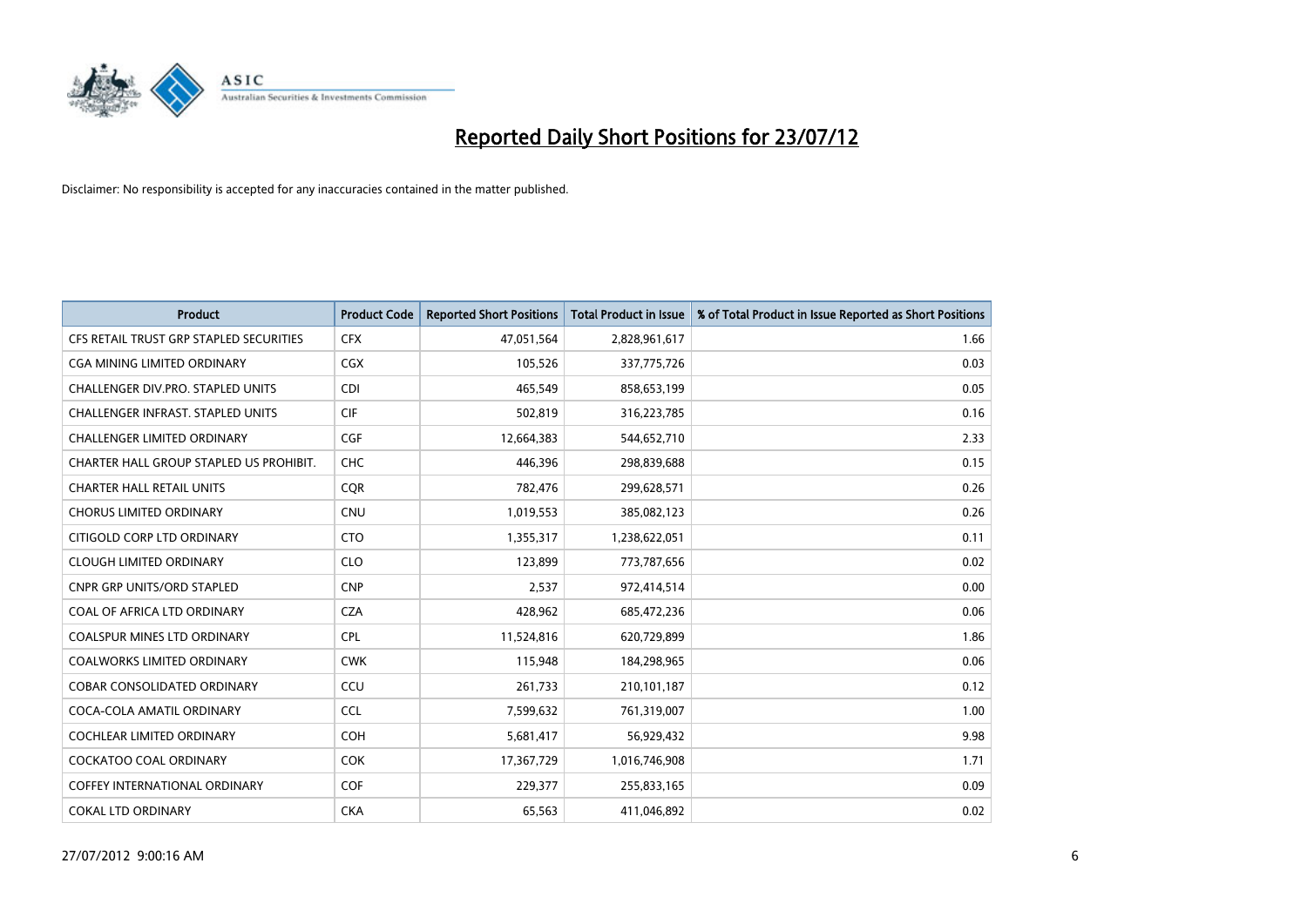

| <b>Product</b>                          | <b>Product Code</b> | <b>Reported Short Positions</b> | <b>Total Product in Issue</b> | % of Total Product in Issue Reported as Short Positions |
|-----------------------------------------|---------------------|---------------------------------|-------------------------------|---------------------------------------------------------|
| <b>COLLINS FOODS LTD ORDINARY</b>       | <b>CKF</b>          | 23,670                          | 93,000,003                    | 0.03                                                    |
| COMMONWEALTH BANK, ORDINARY             | <b>CBA</b>          | 33,467,820                      | 1,592,154,780                 | 2.10                                                    |
| COMMONWEALTH PROP ORDINARY UNITS        | <b>CPA</b>          | 30,873,129                      | 2,347,003,413                 | 1.32                                                    |
| <b>COMPASS RESOURCES ORDINARY</b>       | <b>CMR</b>          | 7,472                           | 1,403,744,100                 | 0.00                                                    |
| <b>COMPUTERSHARE LTD ORDINARY</b>       | CPU                 | 4,163,659                       | 555,664,059                   | 0.75                                                    |
| CONSOLIDATED MEDIA, ORDINARY            | <b>CMJ</b>          | 1,179,307                       | 561,834,996                   | 0.21                                                    |
| CONTINENTAL COAL LTD ORDINARY           | CCC                 | 983                             | 439,855,399                   | 0.00                                                    |
| <b>COOPER ENERGY LTD ORDINARY</b>       | <b>COE</b>          | 31,242                          | 327,329,050                   | 0.01                                                    |
| <b>CREDIT CORP GROUP ORDINARY</b>       | <b>CCP</b>          | 9,683                           | 45,571,114                    | 0.02                                                    |
| <b>CROMWELL PROP STAPLED SECURITIES</b> | <b>CMW</b>          | 4,029                           | 1,169,688,943                 | 0.00                                                    |
| <b>CROWN LIMITED ORDINARY</b>           | <b>CWN</b>          | 3,417,751                       | 728,394,185                   | 0.47                                                    |
| <b>CSG LIMITED ORDINARY</b>             | CSV                 | 697,774                         | 282,567,499                   | 0.25                                                    |
| <b>CSL LIMITED ORDINARY</b>             | <b>CSL</b>          | 4,469,446                       | 506,612,513                   | 0.88                                                    |
| <b>CSR LIMITED ORDINARY</b>             | <b>CSR</b>          | 46,810,594                      | 506,000,315                   | 9.25                                                    |
| <b>CUDECO LIMITED ORDINARY</b>          | CDU                 | 5,834,739                       | 189, 185, 878                 | 3.08                                                    |
| DART ENERGY LTD ORDINARY                | <b>DTE</b>          | 26,873,384                      | 769,169,324                   | 3.49                                                    |
| DAVID JONES LIMITED ORDINARY            | <b>DJS</b>          | 43,440,442                      | 528,655,600                   | 8.22                                                    |
| <b>DECMIL GROUP LIMITED ORDINARY</b>    | <b>DCG</b>          | 219,690                         | 167, 117, 757                 | 0.13                                                    |
| DEEP YELLOW LIMITED ORDINARY            | <b>DYL</b>          | 465,000                         | 1,129,577,503                 | 0.04                                                    |
| DEXUS PROPERTY GROUP STAPLED UNITS      | <b>DXS</b>          | 14,891,645                      | 4,839,024,176                 | 0.31                                                    |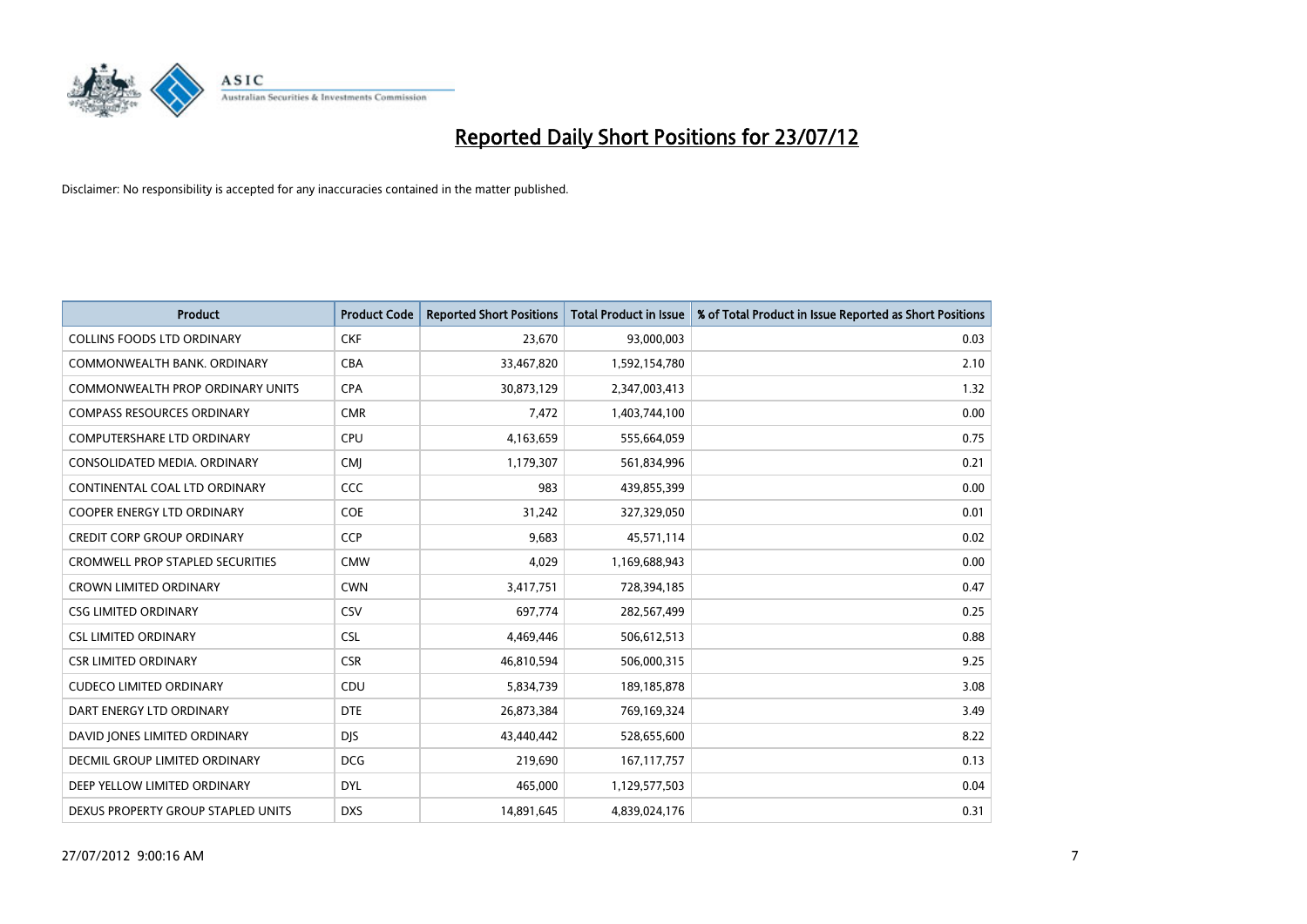

| <b>Product</b>                       | <b>Product Code</b> | <b>Reported Short Positions</b> | <b>Total Product in Issue</b> | % of Total Product in Issue Reported as Short Positions |
|--------------------------------------|---------------------|---------------------------------|-------------------------------|---------------------------------------------------------|
| DISCOVERY METALS LTD ORDINARY        | <b>DML</b>          | 24,174,753                      | 442,128,231                   | 5.47                                                    |
| DOMINO PIZZA ENTERPR ORDINARY        | <b>DMP</b>          | 271,725                         | 69,899,674                    | 0.39                                                    |
| DORAY MINERALS LTD ORDINARY          | <b>DRM</b>          | 8,282                           | 81,626,525                    | 0.01                                                    |
| DOWNER EDI LIMITED ORDINARY          | <b>DOW</b>          | 8,387,332                       | 429,100,296                   | 1.95                                                    |
| DRILLSEARCH ENERGY ORDINARY          | <b>DLS</b>          | 9,200,296                       | 337,449,196                   | 2.73                                                    |
| DUET GROUP STAPLED US PROHIBIT.      | <b>DUE</b>          | 4,164,968                       | 1,109,831,386                 | 0.38                                                    |
| DULUXGROUP LIMITED ORDINARY          | <b>DLX</b>          | 10,133,488                      | 368,984,902                   | 2.75                                                    |
| <b>DWS LTD ORDINARY</b>              | <b>DWS</b>          | 544                             | 132,362,763                   | 0.00                                                    |
| ECHO ENTERTAINMENT ORDINARY          | <b>EGP</b>          | 24,932,716                      | 825,672,730                   | 3.02                                                    |
| <b>ELDERS LIMITED ORDINARY</b>       | <b>ELD</b>          | 17,462,406                      | 448,598,480                   | 3.89                                                    |
| ELDORADO GOLD CORP CDI 1:1           | EAU                 | 19,323                          | 7,028,874                     | 0.27                                                    |
| ELEMENTAL MINERALS ORDINARY          | <b>ELM</b>          | 336,997                         | 243,614,280                   | 0.14                                                    |
| ELEMENTOS LIMITED ORDINARY           | <b>ELT</b>          | 16                              | 82,383,526                    | 0.00                                                    |
| <b>EMECO HOLDINGS ORDINARY</b>       | <b>EHL</b>          | 7,276,368                       | 631,237,586                   | 1.15                                                    |
| <b>ENDEAVOUR MIN CORP CDI 1:1</b>    | <b>EVR</b>          | 59,583                          | 117,438,458                   | 0.05                                                    |
| ENERGY RESOURCES ORDINARY 'A'        | ERA                 | 10,492,234                      | 517,725,062                   | 2.03                                                    |
| <b>ENERGY WORLD CORPOR, ORDINARY</b> | <b>EWC</b>          | 18,391,980                      | 1,734,166,672                 | 1.06                                                    |
| <b>ENVESTRA LIMITED ORDINARY</b>     | <b>ENV</b>          | 17,562,309                      | 1,572,392,111                 | 1.12                                                    |
| EOUATORIAL RES LTD ORDINARY          | EQX                 | 98,751                          | 117,235,353                   | 0.08                                                    |
| EUREKA ENERGY LTD ORDINARY           | <b>EKA</b>          | 386.000                         | 237,764,050                   | 0.16                                                    |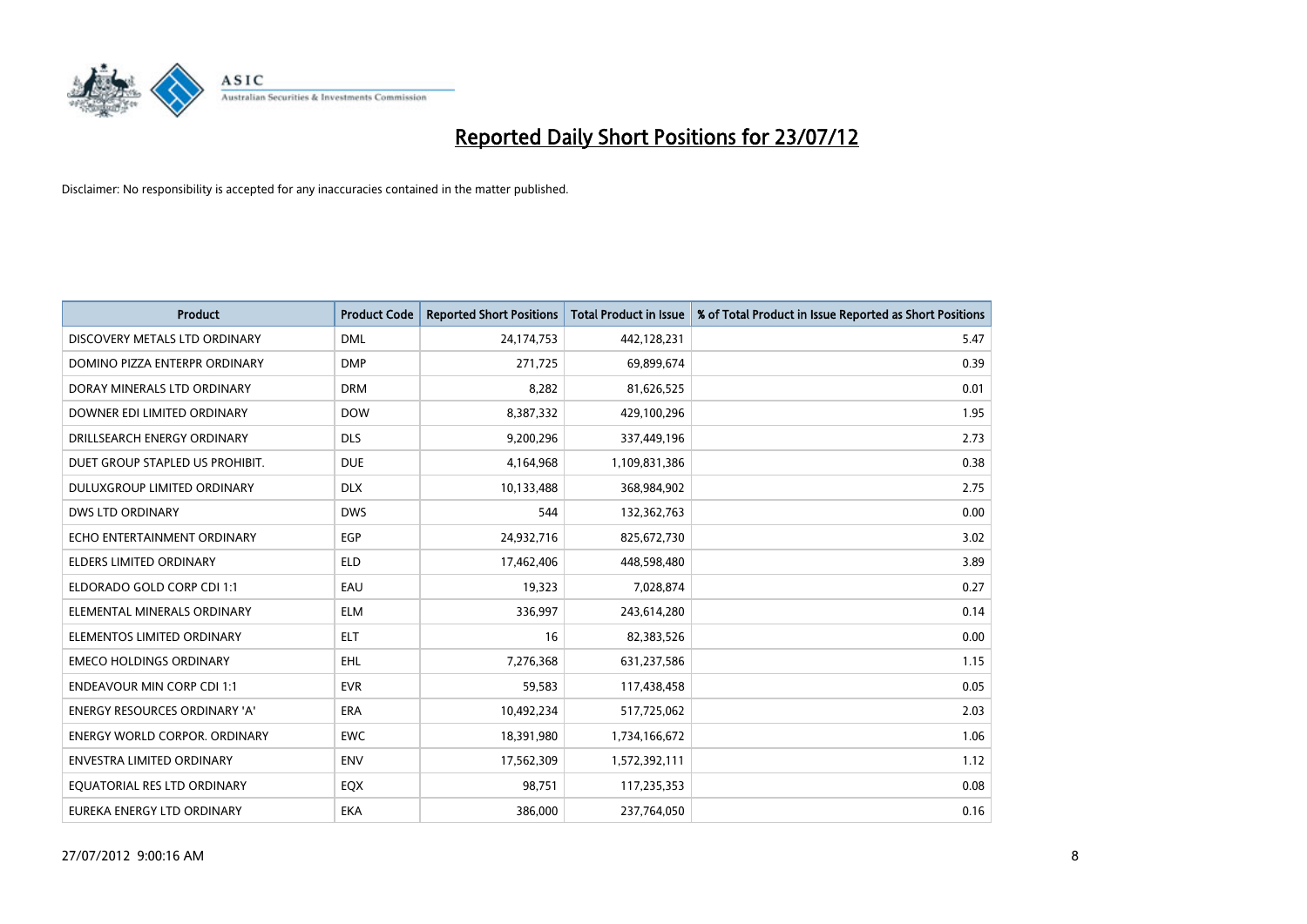

| <b>Product</b>                        | <b>Product Code</b> | <b>Reported Short Positions</b> | <b>Total Product in Issue</b> | % of Total Product in Issue Reported as Short Positions |
|---------------------------------------|---------------------|---------------------------------|-------------------------------|---------------------------------------------------------|
| EVOLUTION MINING LTD ORDINARY         | <b>EVN</b>          | 2,004,472                       | 707,105,713                   | 0.28                                                    |
| EXCO RESOURCES LTD ORDINARY           | <b>EXS</b>          | 60                              | 356,044,187                   | 0.00                                                    |
| FAIRFAX MEDIA LTD ORDINARY            | <b>FXI</b>          | 294,714,913                     | 2,351,955,725                 | 12.53                                                   |
| <b>FAR LTD ORDINARY</b>               | <b>FAR</b>          | 21,491,801                      | 2,499,846,742                 | 0.86                                                    |
| FKP PROPERTY GROUP STAPLED SECURITIES | <b>FKP</b>          | 38,212,077                      | 1,212,083,417                 | 3.15                                                    |
| FLEETWOOD CORP ORDINARY               | <b>FWD</b>          | 235,946                         | 59,217,993                    | 0.40                                                    |
| <b>FLETCHER BUILDING ORDINARY</b>     | <b>FBU</b>          | 10,565,158                      | 682,866,936                   | 1.55                                                    |
| FLEXIGROUP LIMITED ORDINARY           | <b>FXL</b>          | 10,961                          | 282,113,791                   | 0.00                                                    |
| <b>FLIGHT CENTRE ORDINARY</b>         | <b>FLT</b>          | 13,639,064                      | 100,047,288                   | 13.63                                                   |
| FLINDERS MINES LTD ORDINARY           | <b>FMS</b>          | 1,272,905                       | 1,821,300,404                 | 0.07                                                    |
| FOCUS MINERALS LTD ORDINARY           | <b>FML</b>          | 726,267                         | 4,320,773,701                 | 0.02                                                    |
| <b>FORGE GROUP LIMITED ORDINARY</b>   | FGE                 | 376,275                         | 86,169,014                    | 0.44                                                    |
| FORTESCUE METALS GRP ORDINARY         | <b>FMG</b>          | 177,865,894                     | 3,113,798,659                 | 5.71                                                    |
| <b>G.U.D. HOLDINGS ORDINARY</b>       | GUD                 | 1,039,743                       | 70,803,455                    | 1.47                                                    |
| <b>GALAXY RESOURCES ORDINARY</b>      | <b>GXY</b>          | 7,213,362                       | 506,359,381                   | 1.42                                                    |
| <b>GENETIC TECHNOLOGIES ORDINARY</b>  | <b>GTG</b>          | 420,000                         | 464,771,819                   | 0.09                                                    |
| <b>GEODYNAMICS LIMITED ORDINARY</b>   | GDY                 | 850                             | 406,452,608                   | 0.00                                                    |
| <b>GINDALBIE METALS LTD ORDINARY</b>  | <b>GBG</b>          | 52,622,130                      | 1,247,487,454                 | 4.22                                                    |
| <b>GLOBAL CONSTRUCTION ORDINARY</b>   | GCS                 | 743                             | 116,464,741                   | 0.00                                                    |
| <b>GOLD ROAD RES LTD ORDINARY</b>     | <b>GOR</b>          | 21,104                          | 389,975,665                   | 0.01                                                    |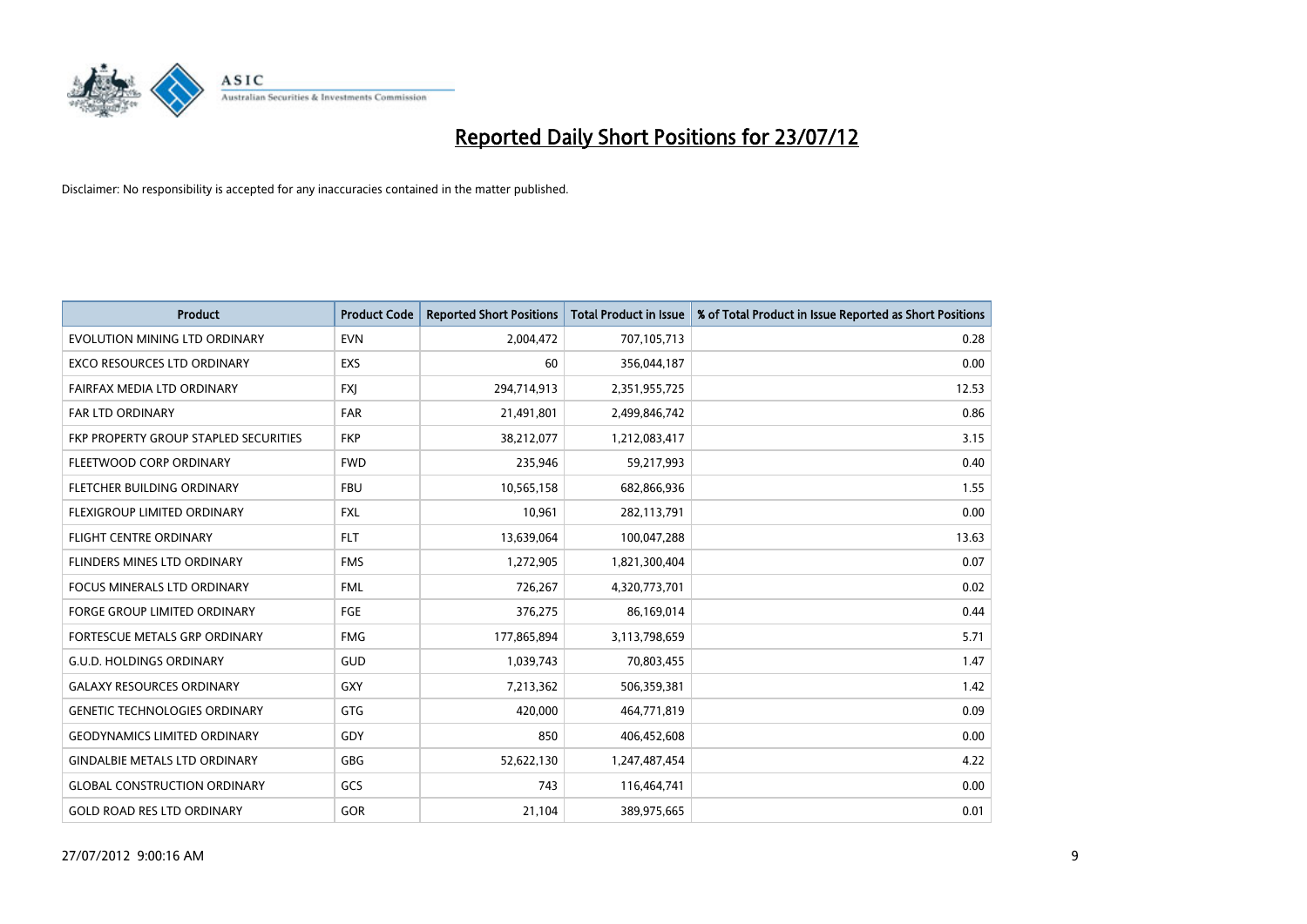

| <b>Product</b>                            | <b>Product Code</b> | <b>Reported Short Positions</b> | <b>Total Product in Issue</b> | % of Total Product in Issue Reported as Short Positions |
|-------------------------------------------|---------------------|---------------------------------|-------------------------------|---------------------------------------------------------|
| <b>GOODMAN FIELDER, ORDINARY</b>          | <b>GFF</b>          | 40,866,790                      | 1,955,559,207                 | 2.09                                                    |
| <b>GOODMAN GROUP STAPLED US PROHIBIT.</b> | <b>GMG</b>          | 13,417,398                      | 1,605,107,475                 | 0.84                                                    |
| <b>GPT GROUP STAPLED SEC.</b>             | <b>GPT</b>          | 6,127,192                       | 1,766,785,075                 | 0.35                                                    |
| <b>GRAINCORP LIMITED A CLASS ORDINARY</b> | <b>GNC</b>          | 1,351,750                       | 198,318,900                   | 0.68                                                    |
| <b>GRANGE RESOURCES, ORDINARY</b>         | <b>GRR</b>          | 2,225,008                       | 1,155,487,102                 | 0.19                                                    |
| <b>GREENLAND MIN EN LTD ORDINARY</b>      | GGG                 | 3,682,611                       | 416,390,488                   | 0.88                                                    |
| <b>GRYPHON MINERALS LTD ORDINARY</b>      | GRY                 | 16,702,864                      | 348,264,983                   | 4.80                                                    |
| <b>GUILDFORD COAL LTD ORDINARY</b>        | <b>GUF</b>          | 2,391,868                       | 276,867,530                   | 0.86                                                    |
| <b>GUIARAT NRE COAL LTD ORDINARY</b>      | <b>GNM</b>          | 663,500                         | 993,137,858                   | 0.07                                                    |
| <b>GUNNS LIMITED ORDINARY</b>             | <b>GNS</b>          | 75,429,555                      | 848,401,559                   | 8.89                                                    |
| <b>GWA GROUP LTD ORDINARY</b>             | <b>GWA</b>          | 17,322,552                      | 302,005,514                   | 5.74                                                    |
| <b>HANSEN TECHNOLOGIES ORDINARY</b>       | <b>HSN</b>          | 50                              | 158,072,120                   | 0.00                                                    |
| HARVEY NORMAN ORDINARY                    | <b>HVN</b>          | 102,714,907                     | 1,062,316,784                 | 9.67                                                    |
| HASTIE GROUP LIMITED ORDINARY             | <b>HST</b>          | 210.891                         | 137,353,504                   | 0.15                                                    |
| HASTINGS DIVERSIFIED STAPLED SECURITY     | <b>HDF</b>          | 832,506                         | 530,001,072                   | 0.16                                                    |
| <b>HENDERSON GROUP CDI 1:1</b>            | <b>HGG</b>          | 6,024,948                       | 707,807,610                   | 0.85                                                    |
| HFA HOLDINGS LIMITED ORDINARY             | <b>HFA</b>          | 3,809                           | 117,332,831                   | 0.00                                                    |
| HIGHLANDS PACIFIC ORDINARY                | <b>HIG</b>          | 35,840                          | 789,132,854                   | 0.00                                                    |
| HILLGROVE RES LTD ORDINARY                | <b>HGO</b>          | 4,750,364                       | 912,901,046                   | 0.52                                                    |
| <b>HILLS HOLDINGS LTD ORDINARY</b>        | <b>HIL</b>          | 2.945.438                       | 246,500,444                   | 1.19                                                    |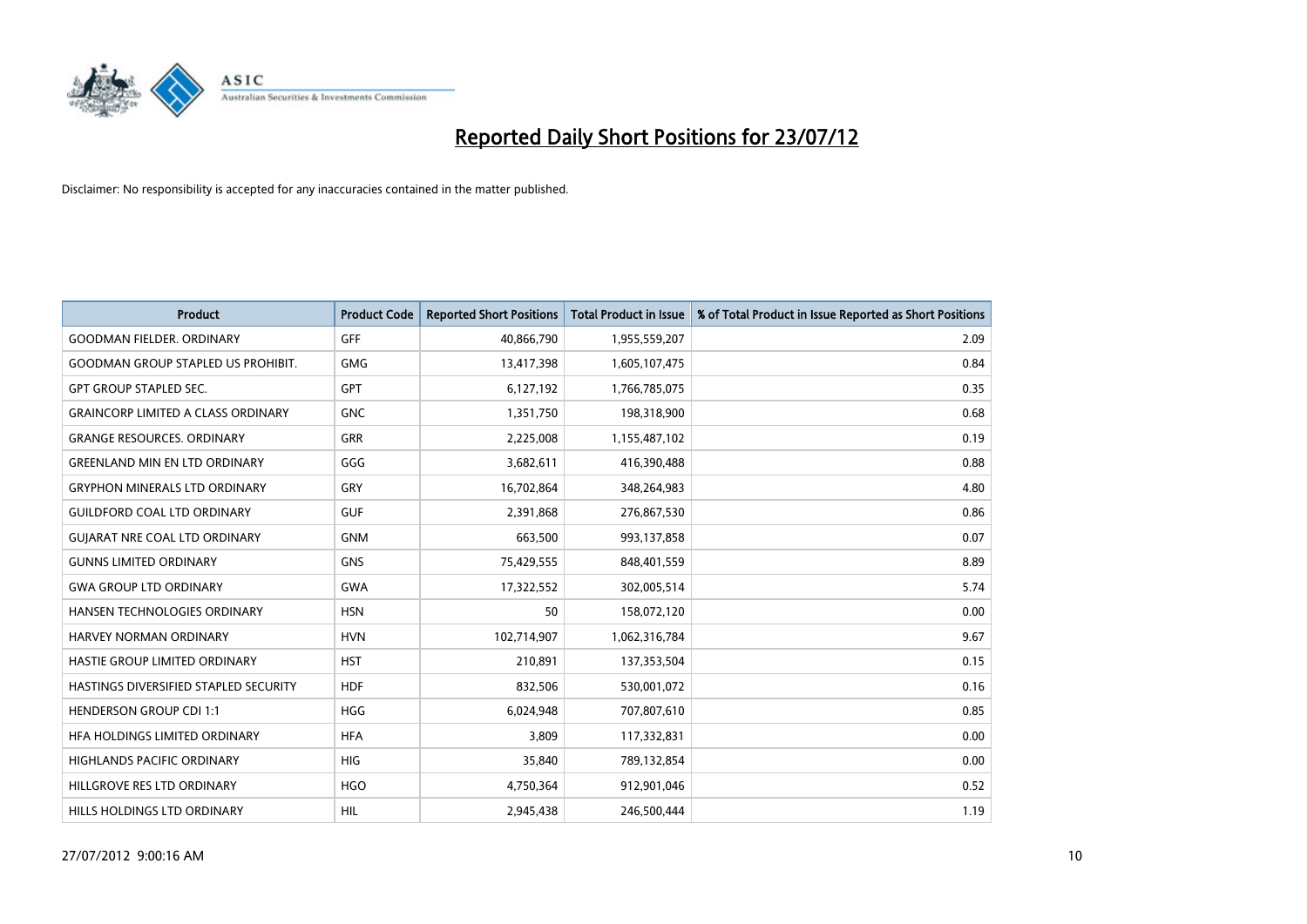

| <b>Product</b>                                | <b>Product Code</b> | <b>Reported Short Positions</b> | <b>Total Product in Issue</b> | % of Total Product in Issue Reported as Short Positions |
|-----------------------------------------------|---------------------|---------------------------------|-------------------------------|---------------------------------------------------------|
| HORIZON OIL LIMITED ORDINARY                  | <b>HZN</b>          | 29,629,285                      | 1,130,811,515                 | 2.62                                                    |
| ICON ENERGY LIMITED ORDINARY                  | <b>ICN</b>          | 72                              | 469,301,394                   | 0.00                                                    |
| <b>IINET LIMITED ORDINARY</b>                 | <b>IIN</b>          | 71,096                          | 160,968,847                   | 0.04                                                    |
| ILUKA RESOURCES ORDINARY                      | ILU                 | 34,813,703                      | 418,700,517                   | 8.31                                                    |
| <b>IMDEX LIMITED ORDINARY</b>                 | <b>IMD</b>          | 548,352                         | 208,235,426                   | 0.26                                                    |
| IMF (AUSTRALIA) LTD ORDINARY                  | <b>IMF</b>          | 13,361                          | 123,828,193                   | 0.01                                                    |
| <b>INCITEC PIVOT ORDINARY</b>                 | IPL                 | 4,101,041                       | 1,628,730,107                 | 0.25                                                    |
| <b>INDEPENDENCE GROUP ORDINARY</b>            | IGO                 | 11,656,998                      | 232,882,535                   | 5.01                                                    |
| INDOPHIL RESOURCES ORDINARY                   | <b>IRN</b>          | 929,451                         | 1,203,146,194                 | 0.08                                                    |
| <b>INDUSTREA LIMITED ORDINARY</b>             | IDL                 | 475,446                         | 370,268,218                   | 0.13                                                    |
| INFIGEN ENERGY STAPLED SECURITIES             | <b>IFN</b>          | 5,066,354                       | 762,265,972                   | 0.66                                                    |
| <b>INSURANCE AUSTRALIA ORDINARY</b>           | IAG                 | 8,966,393                       | 2,079,034,021                 | 0.43                                                    |
| <b>INTEGRA MINING LTD, ORDINARY</b>           | <b>IGR</b>          | 12,026,752                      | 934,440,899                   | 1.29                                                    |
| <b>INTREPID MINES ORDINARY</b>                | <b>IAU</b>          | 10,465,664                      | 525,920,331                   | 1.99                                                    |
| <b>INVESTA OFFICE FUND STAPLED SECURITIES</b> | <b>IOF</b>          | 2,812,071                       | 614,047,458                   | 0.46                                                    |
| <b>INVOCARE LIMITED ORDINARY</b>              | <b>IVC</b>          | 3,721,955                       | 110,030,298                   | 3.38                                                    |
| ION LIMITED ORDINARY                          | <b>ION</b>          | 164,453                         | 256,365,105                   | 0.06                                                    |
| <b>IOOF HOLDINGS LTD ORDINARY</b>             | IFL.                | 1,547,663                       | 229,794,395                   | 0.67                                                    |
| <b>IPROPERTY GROUP LTD ORDINARY</b>           | <b>IPP</b>          | 400.000                         | 179,879,862                   | 0.22                                                    |
| <b>IRESS LIMITED ORDINARY</b>                 | <b>IRE</b>          | 3,666,018                       | 128.428.871                   | 2.85                                                    |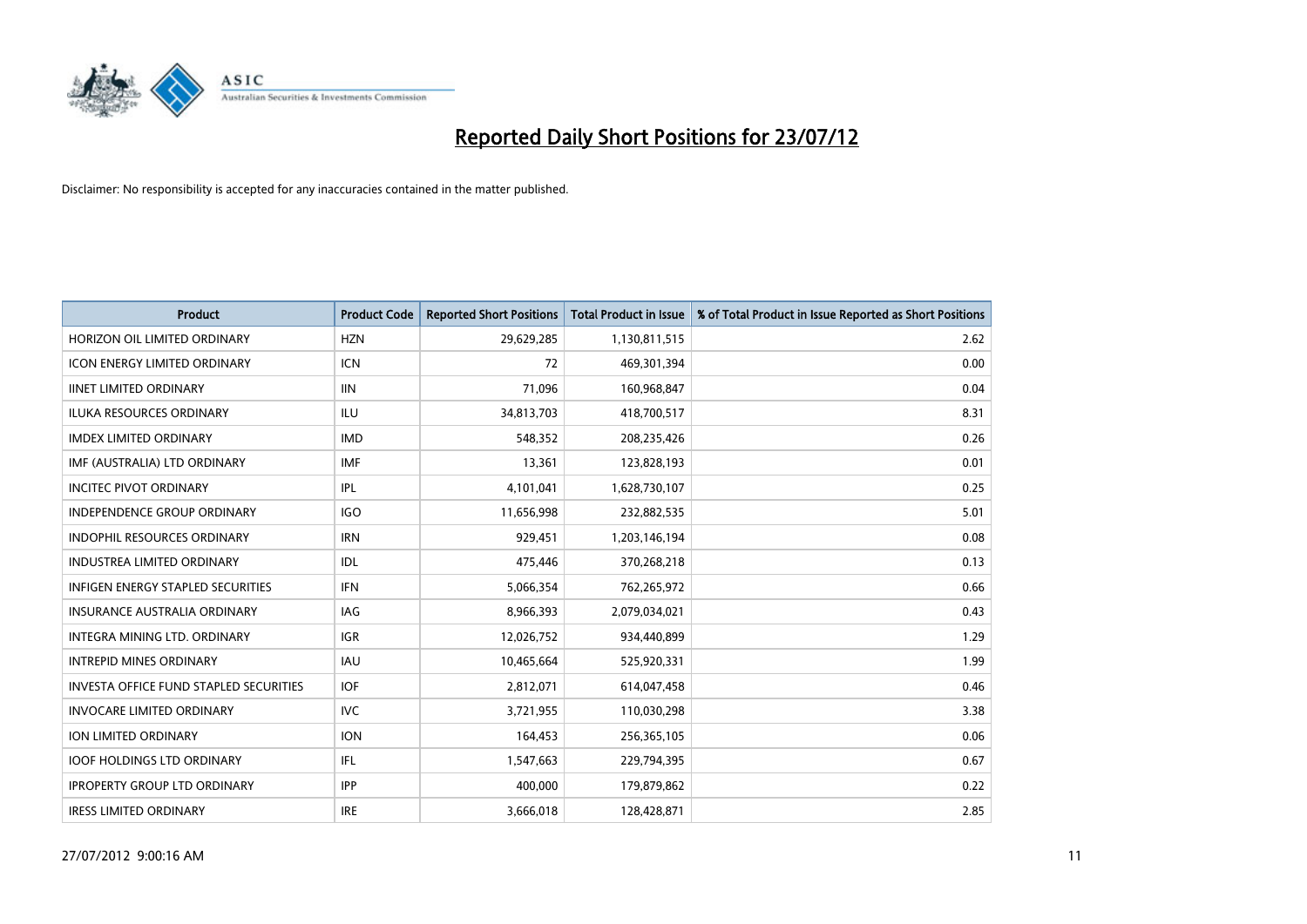

| <b>Product</b>                            | <b>Product Code</b> | <b>Reported Short Positions</b> | <b>Total Product in Issue</b> | % of Total Product in Issue Reported as Short Positions |
|-------------------------------------------|---------------------|---------------------------------|-------------------------------|---------------------------------------------------------|
| <b>IRON ORE HOLDINGS ORDINARY</b>         | <b>IOH</b>          | 50,014                          | 161,330,094                   | 0.03                                                    |
| ISHARES MSCI AUS 200 ISHARES MSCI AUS 200 | <b>IOZ</b>          | 66,857                          | 5,253,191                     | 1.27                                                    |
| <b>ISHARES MSCI HK CDI 1:1</b>            | <b>IHK</b>          | 16,125                          | 120,375,000                   | 0.01                                                    |
| ISHARES MSCI SING CDI 1:1                 | <b>ISG</b>          | 5,816                           | 142,000,000                   | 0.00                                                    |
| ISHARES S&P EU 350 CDI 1:1                | <b>IEU</b>          | 14,459                          | 50,800,000                    | 0.03                                                    |
| ISHARES S&P HIGH DIV ISHARES S&P HIGH DIV | <b>IHD</b>          | 8,551                           | 4,303,291                     | 0.20                                                    |
| <b>IVANHOE AUSTRALIA ORDINARY</b>         | <b>IVA</b>          | 4,327,276                       | 554,180,495                   | 0.78                                                    |
| JAMES HARDIE INDUST CHESS DEPOSITARY INT  | <b>IHX</b>          | 11,052,875                      | 437,938,350                   | 2.52                                                    |
| <b>IB HI-FI LIMITED ORDINARY</b>          | <b>IBH</b>          | 21,228,035                      | 98,850,643                    | 21.47                                                   |
| <b>JUPITER MINES ORDINARY</b>             | <b>IMS</b>          | 158                             | 1,806,834,044                 | 0.00                                                    |
| KAGARA LTD ORDINARY                       | <b>KZL</b>          | 3,516,325                       | 798,953,117                   | 0.44                                                    |
| KANGAROO RES LTD ORDINARY                 | <b>KRL</b>          | 69,361                          | 3,434,430,012                 | 0.00                                                    |
| KAROON GAS AUSTRALIA ORDINARY             | <b>KAR</b>          | 913,056                         | 221,420,769                   | 0.41                                                    |
| KATHMANDU HOLD LTD ORDINARY               | <b>KMD</b>          | 2,502,826                       | 200,000,000                   | 1.25                                                    |
| <b>KBL MINING LIMITED ORDINARY</b>        | <b>KBL</b>          | 1,820                           | 283,921,456                   | 0.00                                                    |
| <b>KENTOR GOLD LIMITED ORDINARY</b>       | KGL                 | 290                             | 106,209,874                   | 0.00                                                    |
| <b>KEYBRIDGE CAPITAL ORDINARY</b>         | <b>KBC</b>          |                                 | 172,070,564                   | 0.00                                                    |
| KINGSGATE CONSOLID. ORDINARY              | <b>KCN</b>          | 5,897,631                       | 151,263,789                   | 3.90                                                    |
| KINGSROSE MINING LTD ORDINARY             | <b>KRM</b>          | 111,425                         | 289,210,845                   | 0.04                                                    |
| LEIGHTON HOLDINGS ORDINARY                | LEI                 | 11,312,104                      | 337,087,596                   | 3.36                                                    |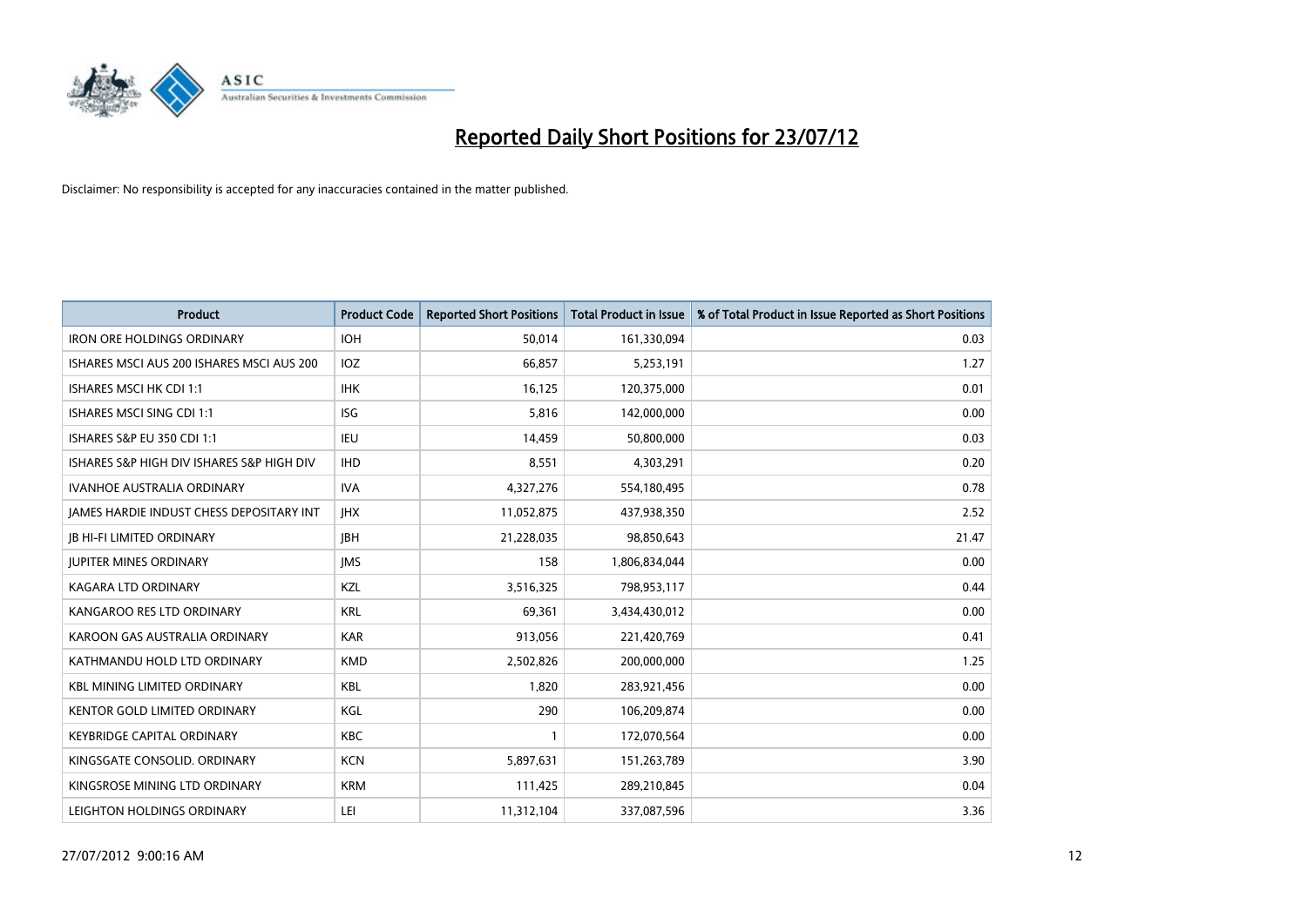

| <b>Product</b>                        | <b>Product Code</b> | <b>Reported Short Positions</b> | <b>Total Product in Issue</b> | % of Total Product in Issue Reported as Short Positions |
|---------------------------------------|---------------------|---------------------------------|-------------------------------|---------------------------------------------------------|
| LEND LEASE GROUP UNIT/ORD STAPLED     | LLC                 | 8,487,047                       | 572,789,827                   | 1.48                                                    |
| LINC ENERGY LTD ORDINARY              | <b>LNC</b>          | 41,061,902                      | 504,487,631                   | 8.14                                                    |
| LIQUEFIED NATURAL ORDINARY            | <b>LNG</b>          | 272,800                         | 267,699,015                   | 0.10                                                    |
| LYNAS CORPORATION ORDINARY            | <b>LYC</b>          | 191,614,453                     | 1,715,029,131                 | 11.17                                                   |
| M2 TELECOMMUNICATION ORDINARY         | <b>MTU</b>          | 1,535,327                       | 156,571,954                   | 0.98                                                    |
| <b>MACA LIMITED ORDINARY</b>          | <b>MLD</b>          | 503                             | 150,000,000                   | 0.00                                                    |
| <b>MACMAHON HOLDINGS ORDINARY</b>     | <b>MAH</b>          | 4,757,909                       | 738,631,705                   | 0.64                                                    |
| MACO ATLAS ROADS GRP ORDINARY STAPLED | <b>MQA</b>          | 6,010,041                       | 478,531,436                   | 1.26                                                    |
| MACQUARIE GROUP LTD ORDINARY          | <b>MOG</b>          | 7,709,979                       | 345,780,079                   | 2.23                                                    |
| MARENGO MINING ORDINARY               | <b>MGO</b>          | 39,850                          | 1,137,078,446                 | 0.00                                                    |
| MATRIX C & E LTD ORDINARY             | <b>MCE</b>          | 897,470                         | 94,555,428                    | 0.95                                                    |
| <b>MAVERICK DRILLING ORDINARY</b>     | <b>MAD</b>          | 1,345,696                       | 267,594,286                   | 0.50                                                    |
| MCMILLAN SHAKESPEARE ORDINARY         | <b>MMS</b>          | 63,813                          | 74,523,965                    | 0.09                                                    |
| MEDUSA MINING LTD ORDINARY            | <b>MML</b>          | 1,903,634                       | 188,903,911                   | 1.01                                                    |
| MEO AUSTRALIA LTD ORDINARY            | <b>MEO</b>          | 3,239,784                       | 539,913,260                   | 0.60                                                    |
| MERMAID MARINE ORDINARY               | <b>MRM</b>          | 1,056,726                       | 219,453,350                   | 0.48                                                    |
| MESOBLAST LIMITED ORDINARY            | <b>MSB</b>          | 18,427,923                      | 284,478,361                   | 6.48                                                    |
| METALS X LIMITED ORDINARY             | <b>MLX</b>          | 2,401,873                       | 1,316,663,257                 | 0.18                                                    |
| METCASH LIMITED ORDINARY              | <b>MTS</b>          | 35,215,789                      | 864,203,007                   | 4.07                                                    |
| METGASCO LIMITED ORDINARY             | <b>MEL</b>          | 279.267                         | 337,414,140                   | 0.08                                                    |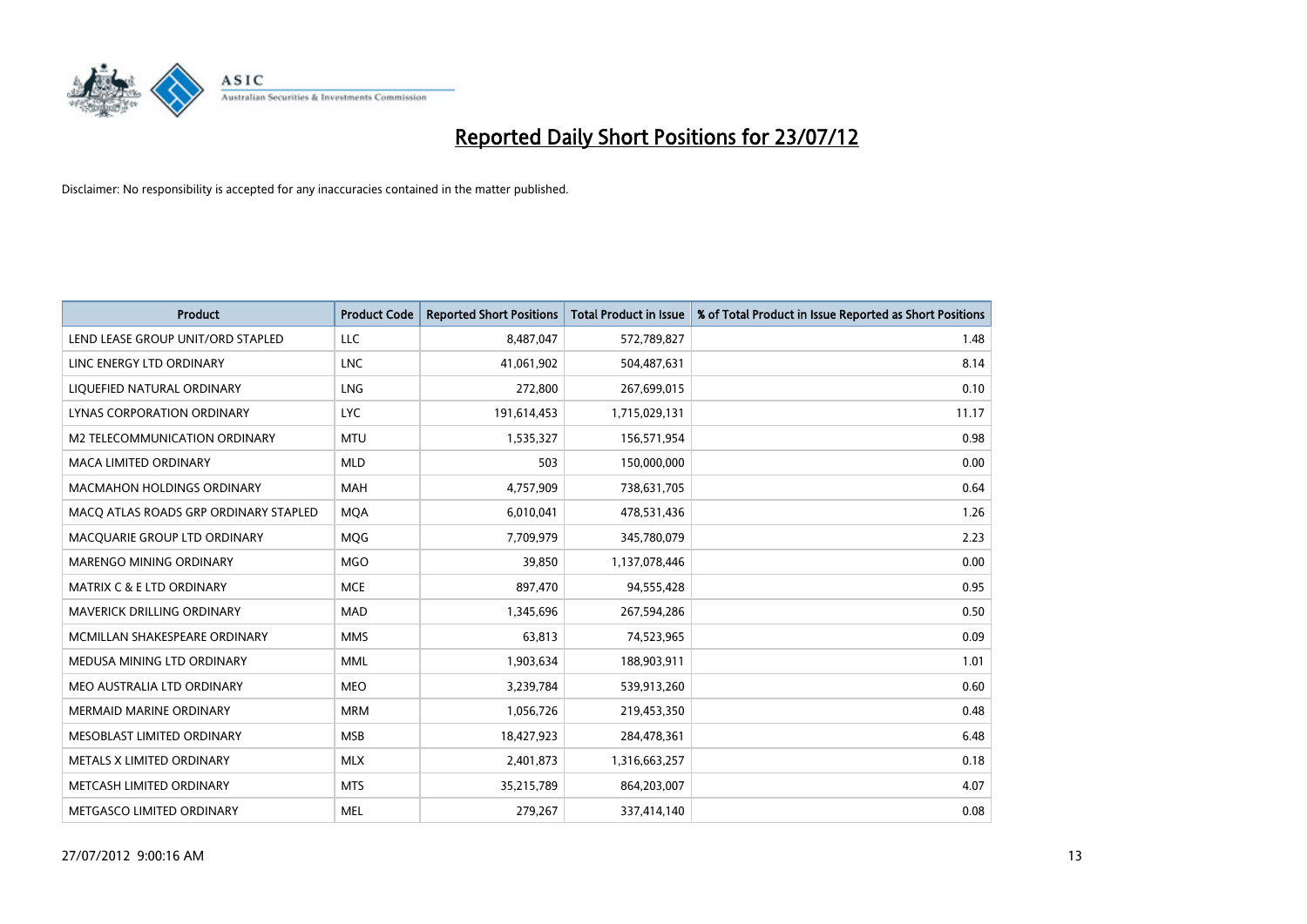

| <b>Product</b>                    | <b>Product Code</b> | <b>Reported Short Positions</b> | <b>Total Product in Issue</b> | % of Total Product in Issue Reported as Short Positions |
|-----------------------------------|---------------------|---------------------------------|-------------------------------|---------------------------------------------------------|
| <b>METMINCO LIMITED ORDINARY</b>  | <b>MNC</b>          | 1,164,756                       | 1,749,541,573                 | 0.07                                                    |
| MICLYN EXP OFFSHR ORDINARY        | <b>MIO</b>          | 131,049                         | 278,515,705                   | 0.05                                                    |
| MILTON CORPORATION ORDINARY       | <b>MLT</b>          | 12,800                          | 121,625,655                   | 0.01                                                    |
| MINCOR RESOURCES NL ORDINARY      | <b>MCR</b>          | 1,641,151                       | 188,708,274                   | 0.87                                                    |
| MINERAL DEPOSITS ORDINARY         | <b>MDL</b>          | 348,336                         | 83,538,786                    | 0.42                                                    |
| MINERAL RESOURCES, ORDINARY       | <b>MIN</b>          | 2,800,678                       | 184,856,018                   | 1.52                                                    |
| MIRABELA NICKEL LTD ORDINARY      | <b>MBN</b>          | 12,672,541                      | 876,571,645                   | 1.45                                                    |
| MIRVAC GROUP STAPLED SECURITIES   | <b>MGR</b>          | 7,430,947                       | 3,422,151,869                 | 0.22                                                    |
| MOLOPO ENERGY LTD ORDINARY        | <b>MPO</b>          | 1,160,930                       | 245,736,399                   | 0.47                                                    |
| MOLY MINES LIMITED ORDINARY       | <b>MOL</b>          | 18,312                          | 384,893,989                   | 0.00                                                    |
| MONADELPHOUS GROUP ORDINARY       | <b>MND</b>          | 2,770,698                       | 88,674,327                    | 3.12                                                    |
| MORTGAGE CHOICE LTD ORDINARY      | MOC                 | 2,230,632                       | 120,319,572                   | 1.85                                                    |
| <b>MOUNT GIBSON IRON ORDINARY</b> | <b>MGX</b>          | 9,297,933                       | 1,085,728,430                 | 0.86                                                    |
| MURCHISON METALS LTD ORDINARY     | <b>MMX</b>          | 5,286,706                       | 450,093,277                   | 1.17                                                    |
| <b>MYER HOLDINGS LTD ORDINARY</b> | <b>MYR</b>          | 57,825,269                      | 583,384,551                   | 9.91                                                    |
| <b>MYSTATE LIMITED ORDINARY</b>   | <b>MYS</b>          | 12,508                          | 86,977,573                    | 0.01                                                    |
| NATIONAL AUST. BANK ORDINARY      | <b>NAB</b>          | 15,921,631                      | 2,273,158,183                 | 0.70                                                    |
| NAVITAS LIMITED ORDINARY          | <b>NVT</b>          | 10,150,995                      | 375,318,628                   | 2.70                                                    |
| NEON ENERGY LIMITED ORDINARY      | <b>NEN</b>          | 849,427                         | 439,189,518                   | 0.19                                                    |
| NEW HOPE CORPORATION ORDINARY     | <b>NHC</b>          | 2,724,735                       | 830,411,534                   | 0.33                                                    |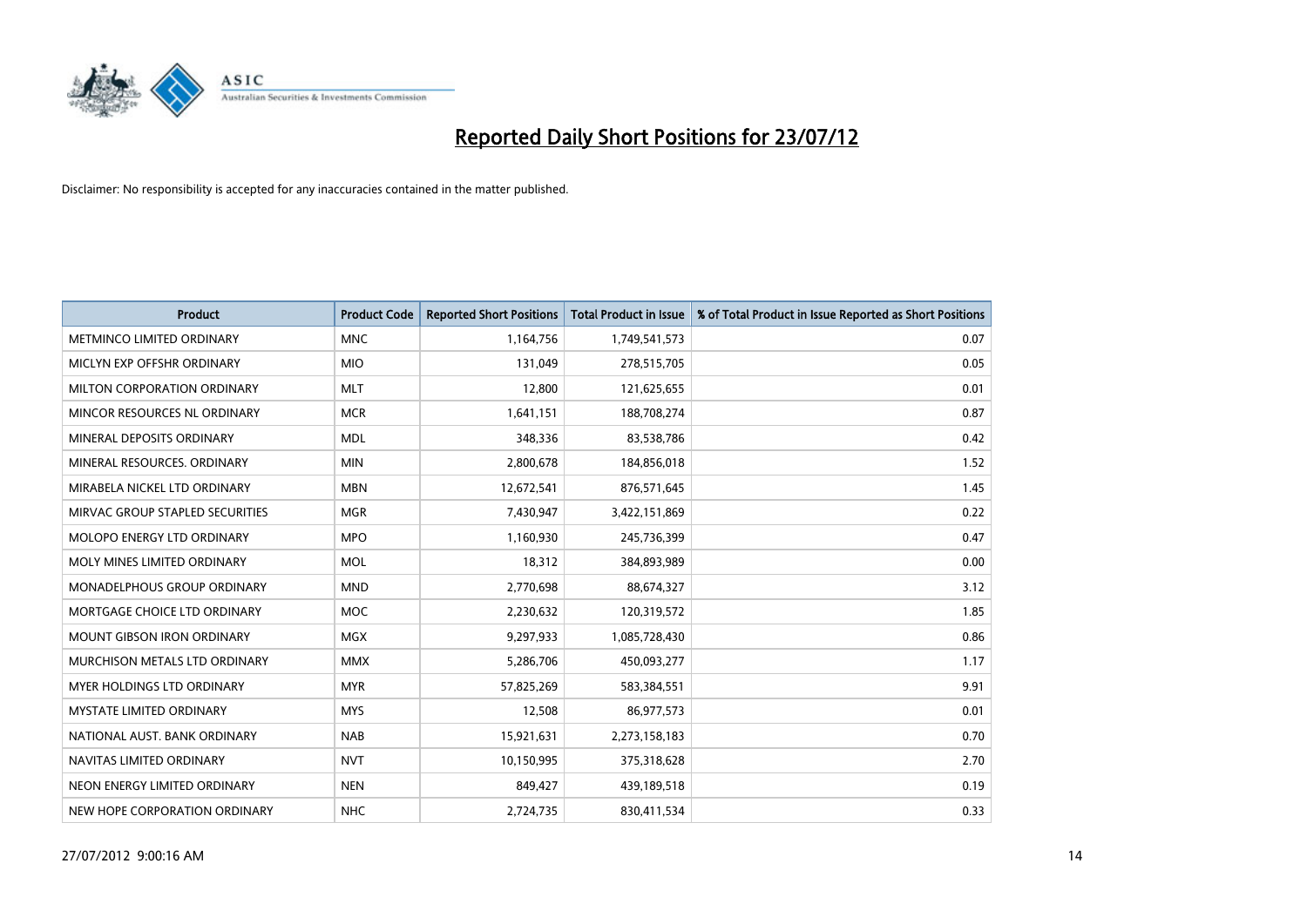

| <b>Product</b>                        | <b>Product Code</b> | <b>Reported Short Positions</b> | <b>Total Product in Issue</b> | % of Total Product in Issue Reported as Short Positions |
|---------------------------------------|---------------------|---------------------------------|-------------------------------|---------------------------------------------------------|
| NEWCREST MINING ORDINARY              | <b>NCM</b>          | 1,393,867                       | 765,000,000                   | 0.18                                                    |
| NEWS CORP A NON-VOTING CDI            | <b>NWSLV</b>        | 3,754,000                       | 1,579,744,171                 | 0.24                                                    |
| NEWS CORP B VOTING CDI                | <b>NWS</b>          | 537,577                         | 798,520,953                   | 0.07                                                    |
| NEWSAT LIMITED ORDINARY               | <b>NWT</b>          | 70,000                          | 233,052,157                   | 0.03                                                    |
| NEXTDC LIMITED ORDINARY               | <b>NXT</b>          | 1,793,448                       | 150,602,388                   | 1.19                                                    |
| NEXUS ENERGY LIMITED ORDINARY         | <b>NXS</b>          | 1,169,060                       | 1,329,821,159                 | 0.09                                                    |
| NIB HOLDINGS LIMITED ORDINARY         | <b>NHF</b>          | 22,678                          | 439,004,182                   | 0.01                                                    |
| NIDO PETROLEUM ORDINARY               | <b>NDO</b>          | 109,639                         | 1,390,829,818                 | 0.01                                                    |
| NOBLE MINERAL RES ORDINARY            | <b>NMG</b>          | 4,306,034                       | 610,147,952                   | 0.71                                                    |
| NORFOLK GROUP ORDINARY                | <b>NFK</b>          | 750                             | 158,890,730                   | 0.00                                                    |
| NORTHERN IRON LTD ORDINARY            | <b>NFE</b>          | 369,195                         | 369,980,113                   | 0.10                                                    |
| NORTHERN STAR ORDINARY                | <b>NST</b>          | 3,855,872                       | 408,788,032                   | 0.94                                                    |
| NORTON GOLD FIELDS ORDINARY           | <b>NGF</b>          | 1,500,000                       | 849,580,265                   | 0.18                                                    |
| NRW HOLDINGS LIMITED ORDINARY         | <b>NWH</b>          | 540,086                         | 278,888,011                   | 0.19                                                    |
| NUFARM LIMITED ORDINARY               | <b>NUF</b>          | 6,583,656                       | 262,142,247                   | 2.51                                                    |
| OAKTON LIMITED ORDINARY               | <b>OKN</b>          | 702,099                         | 91,721,874                    | 0.77                                                    |
| OCEANAGOLD CORP. CHESS DEPOSITARY INT | <b>OGC</b>          | 482,674                         | 262,982,710                   | 0.18                                                    |
| OIL SEARCH LTD ORDINARY               | OSH                 | 5,234,618                       | 1,331,356,047                 | 0.39                                                    |
| OM HOLDINGS LIMITED ORDINARY          | OMH                 | 5,825,770                       | 604,105,150                   | 0.96                                                    |
| ORICA LIMITED ORDINARY                | ORI                 | 2,933,699                       | 365,642,802                   | 0.80                                                    |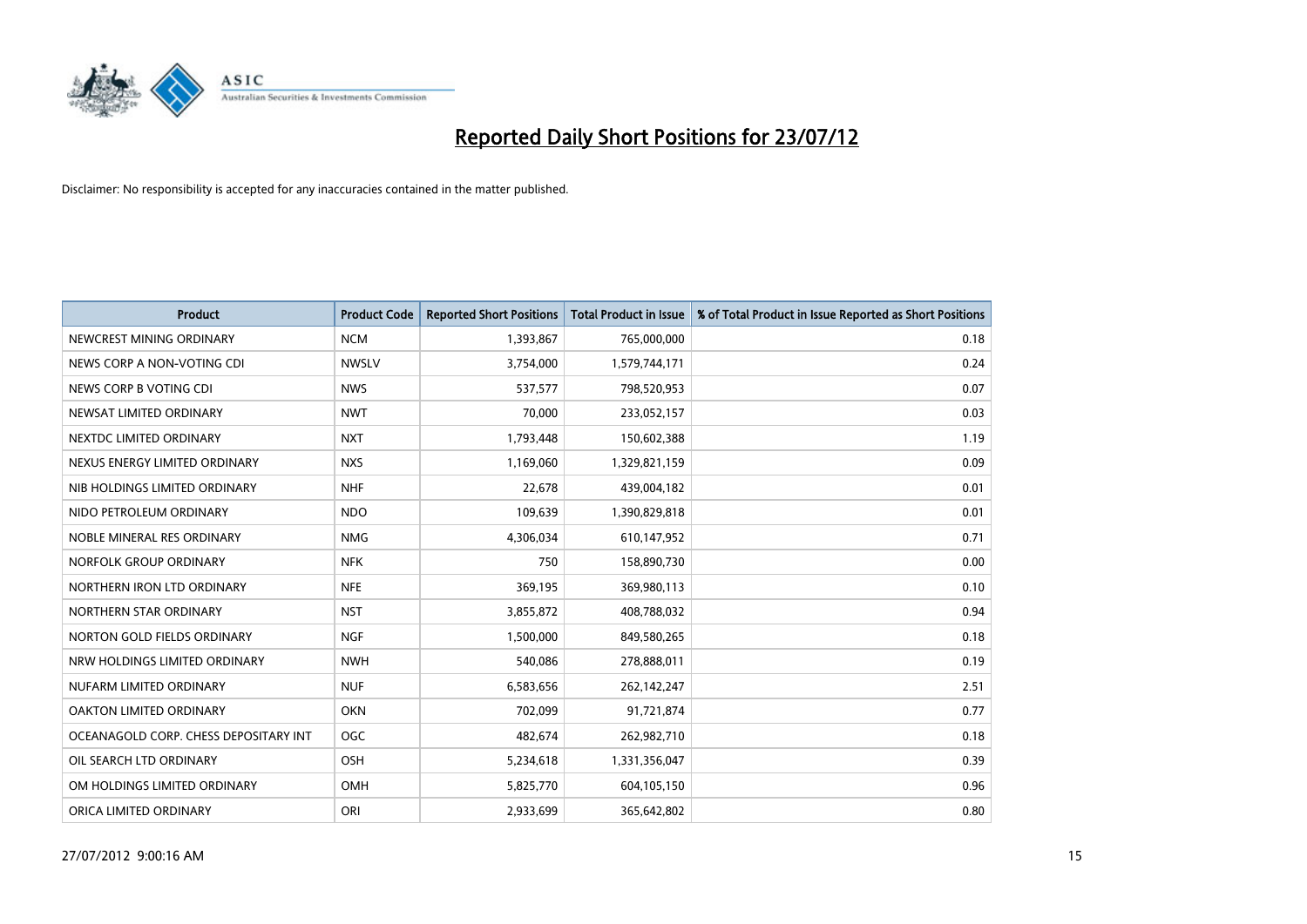

| <b>Product</b>               | <b>Product Code</b> | <b>Reported Short Positions</b> | <b>Total Product in Issue</b> | % of Total Product in Issue Reported as Short Positions |
|------------------------------|---------------------|---------------------------------|-------------------------------|---------------------------------------------------------|
| ORIGIN ENERGY ORDINARY       | <b>ORG</b>          | 6,405,440                       | 1,089,593,153                 | 0.59                                                    |
| OROCOBRE LIMITED ORDINARY    | <b>ORE</b>          | 155,389                         | 103,195,029                   | 0.15                                                    |
| OROTONGROUP LIMITED ORDINARY | ORL                 | 181,470                         | 40,880,902                    | 0.44                                                    |
| OZ MINERALS ORDINARY         | OZL                 | 7,422,722                       | 303,920,022                   | 2.44                                                    |
| PACIFIC BRANDS ORDINARY      | <b>PBG</b>          | 7,345,684                       | 912,915,695                   | 0.80                                                    |
| PALADIN ENERGY LTD ORDINARY  | <b>PDN</b>          | 71,593,836                      | 835,645,290                   | 8.57                                                    |
| PANAUST LIMITED ORDINARY     | <b>PNA</b>          | 1,792,508                       | 604,599,995                   | 0.30                                                    |
| PANORAMIC RESOURCES ORDINARY | PAN                 | 2,428,857                       | 238,714,560                   | 1.02                                                    |
| PAPERLINX LIMITED ORDINARY   | <b>PPX</b>          | 1,226,157                       | 609,280,761                   | 0.20                                                    |
| PAPILLON RES LTD ORDINARY    | <b>PIR</b>          | 697,364                         | 244,150,830                   | 0.29                                                    |
| PEET LIMITED ORDINARY        | <b>PPC</b>          | 948,350                         | 320,170,604                   | 0.30                                                    |
| PERILYA LIMITED ORDINARY     | PEM                 | 504,154                         | 769,316,426                   | 0.07                                                    |
| PERPETUAL LIMITED ORDINARY   | <b>PPT</b>          | 2,063,118                       | 41,980,678                    | 4.91                                                    |
| PERSEUS MINING LTD ORDINARY  | PRU                 | 12,316,662                      | 457,962,088                   | 2.69                                                    |
| PHARMAXIS LTD ORDINARY       | <b>PXS</b>          | 3,682,031                       | 307,630,989                   | 1.20                                                    |
| PHOSPHAGENICS LTD. ORDINARY  | POH                 | 51,644                          | 1,020,215,957                 | 0.01                                                    |
| PLATINUM ASSET ORDINARY      | <b>PTM</b>          | 11,081,938                      | 561,347,878                   | 1.97                                                    |
| PLATINUM AUSTRALIA ORDINARY  | <b>PLA</b>          | 836,127                         | 504,968,043                   | 0.17                                                    |
| PMP LIMITED ORDINARY         | <b>PMP</b>          | 63,539                          | 323,781,124                   | 0.02                                                    |
| PREMIER INVESTMENTS ORDINARY | PMV                 | 511,918                         | 155,260,478                   | 0.33                                                    |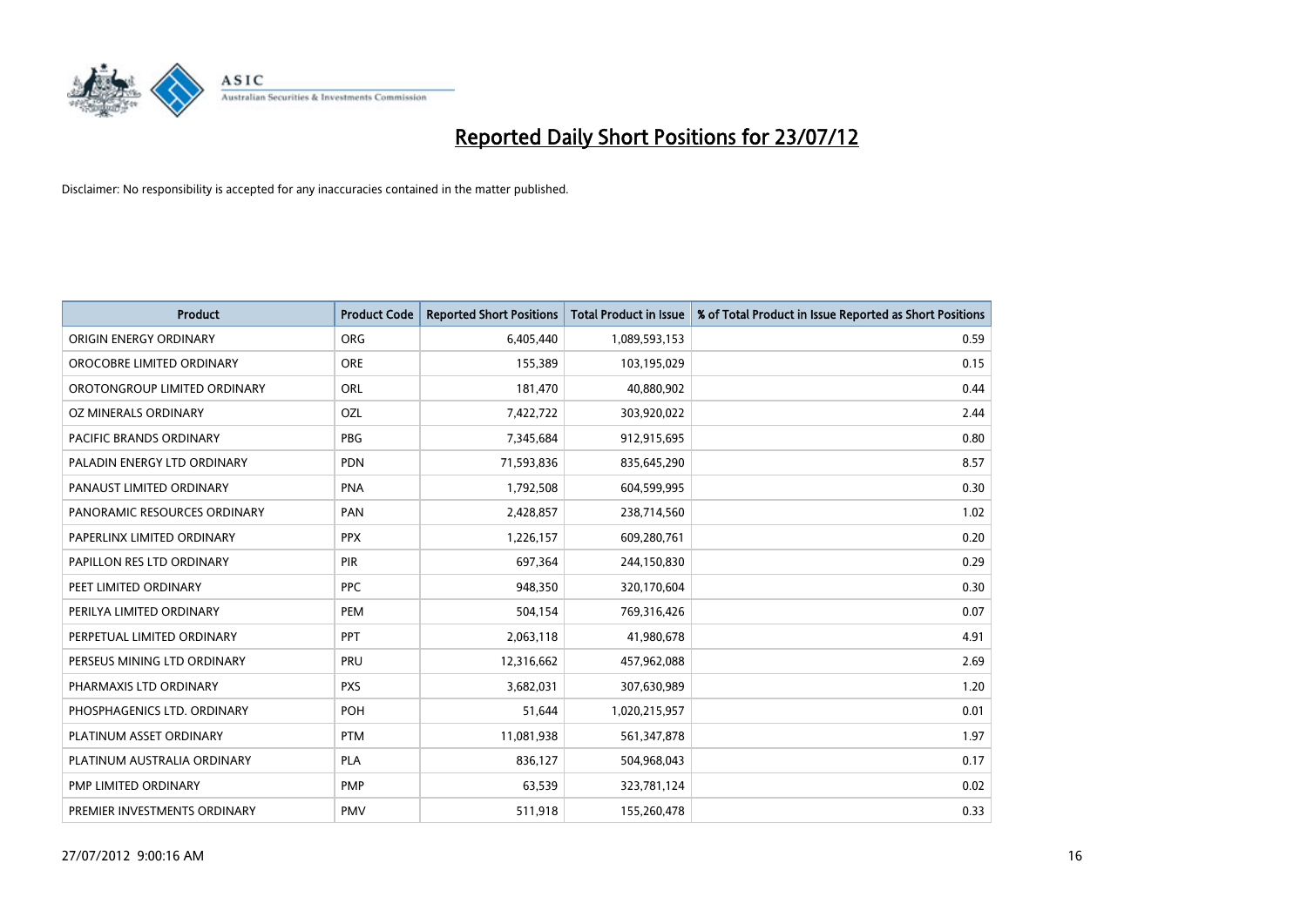

| <b>Product</b>                      | <b>Product Code</b> | <b>Reported Short Positions</b> | <b>Total Product in Issue</b> | % of Total Product in Issue Reported as Short Positions |
|-------------------------------------|---------------------|---------------------------------|-------------------------------|---------------------------------------------------------|
| PRIMA BIOMED LTD ORDINARY           | <b>PRR</b>          | 4,407,660                       | 1,066,063,388                 | 0.41                                                    |
| PRIMARY HEALTH CARE ORDINARY        | <b>PRY</b>          | 15,540,232                      | 501,717,314                   | 3.10                                                    |
| PRIMEAG AUSTRALIA ORDINARY          | PAG                 | 179,039                         | 266,394,444                   | 0.07                                                    |
| PROGRAMMED ORDINARY                 | <b>PRG</b>          | 407,201                         | 118,175,280                   | 0.34                                                    |
| <b>QANTAS AIRWAYS ORDINARY</b>      | QAN                 | 13,224,909                      | 2,265,123,620                 | 0.58                                                    |
| OBE INSURANCE GROUP ORDINARY        | <b>OBE</b>          | 53,750,333                      | 1,181,682,557                 | 4.55                                                    |
| OR NATIONAL LIMITED ORDINARY        | <b>ORN</b>          | 13,100,264                      | 2,440,000,000                 | 0.54                                                    |
| ORXPHARMA LTD ORDINARY              | <b>QRX</b>          | 201,458                         | 144,577,206                   | 0.14                                                    |
| <b>QUBE LOGISTICS HLDG ORDINARY</b> | QUB                 | 5,948,373                       | 921,407,185                   | 0.65                                                    |
| RAMELIUS RESOURCES ORDINARY         | <b>RMS</b>          | 1,464,689                       | 335,906,949                   | 0.44                                                    |
| RAMSAY HEALTH CARE ORDINARY         | <b>RHC</b>          | 2,162,955                       | 202,081,252                   | 1.07                                                    |
| RANGE RESOURCES LTD ORDINARY        | <b>RRS</b>          | 423,990                         | 2,118,880,660                 | 0.02                                                    |
| <b>RCR TOMLINSON ORDINARY</b>       | <b>RCR</b>          | 23,651                          | 131,444,875                   | 0.02                                                    |
| <b>REA GROUP ORDINARY</b>           | <b>REA</b>          | 394,161                         | 131,714,699                   | 0.30                                                    |
| <b>RECKON LIMITED ORDINARY</b>      | <b>RKN</b>          | 800,000                         | 129,488,015                   | 0.62                                                    |
| <b>RED 5 LIMITED ORDINARY</b>       | <b>RED</b>          | 100,203                         | 135,488,008                   | 0.07                                                    |
| <b>RED FORK ENERGY ORDINARY</b>     | <b>RFE</b>          | 927,544                         | 310,229,853                   | 0.30                                                    |
| REDBANK ENERGY LTD ORDINARY         | AEJ                 | 13                              | 786,287                       | 0.00                                                    |
| REGIS RESOURCES ORDINARY            | <b>RRL</b>          | 678,039                         | 453,028,047                   | 0.15                                                    |
| RESMED INC CDI 10:1                 | <b>RMD</b>          | 780,718                         | 1,556,242,300                 | 0.05                                                    |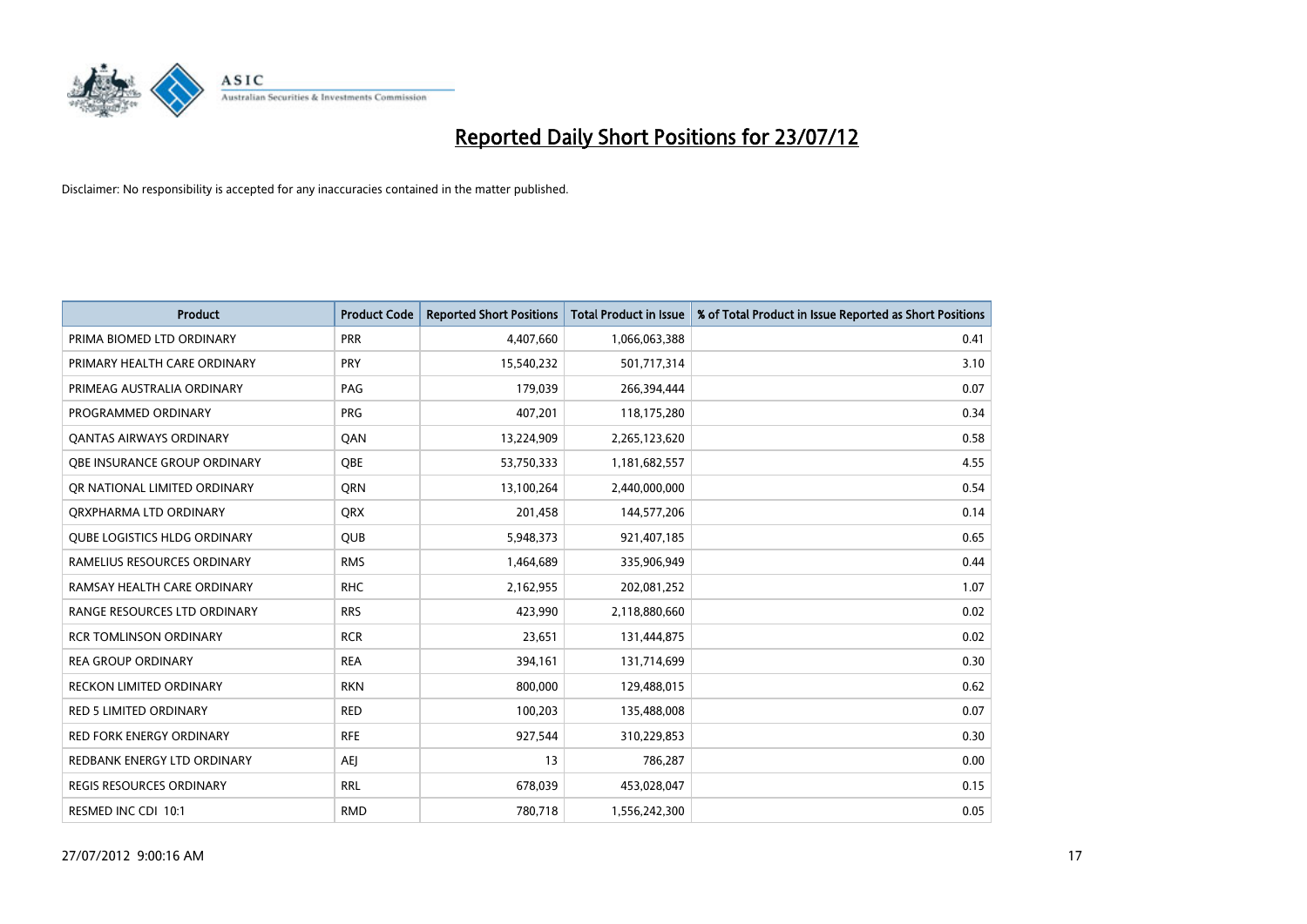

| <b>Product</b>                      | <b>Product Code</b> | <b>Reported Short Positions</b> | <b>Total Product in Issue</b> | % of Total Product in Issue Reported as Short Positions |
|-------------------------------------|---------------------|---------------------------------|-------------------------------|---------------------------------------------------------|
| RESOLUTE MINING ORDINARY            | <b>RSG</b>          | 5,730,278                       | 634,428,623                   | 0.90                                                    |
| <b>RESOURCE GENERATION ORDINARY</b> | <b>RES</b>          | 173                             | 262,895,652                   | 0.00                                                    |
| RETAIL FOOD GROUP ORDINARY          | <b>RFG</b>          | 16,960                          | 108,519,282                   | 0.02                                                    |
| REVERSE CORP LIMITED ORDINARY       | <b>REF</b>          | 100                             | 92,382,175                    | 0.00                                                    |
| REX MINERALS LIMITED ORDINARY       | <b>RXM</b>          | 650,195                         | 188,907,284                   | 0.34                                                    |
| <b>RHG LIMITED ORDINARY</b>         | <b>RHG</b>          | 31,776                          | 308,483,177                   | 0.01                                                    |
| <b>RIALTO ENERGY ORDINARY</b>       | <b>RIA</b>          | 1,405,112                       | 671,347,392                   | 0.21                                                    |
| RIDLEY CORPORATION ORDINARY         | <b>RIC</b>          | 6,365                           | 307,817,071                   | 0.00                                                    |
| RIO TINTO LIMITED ORDINARY          | <b>RIO</b>          | 18,614,639                      | 435,758,720                   | 4.27                                                    |
| ROBUST RESOURCES ORDINARY           | <b>ROL</b>          | 17,326                          | 87,994,097                    | 0.02                                                    |
| ROC OIL COMPANY ORDINARY            | <b>ROC</b>          | 1,614,819                       | 683,235,552                   | 0.24                                                    |
| RURALCO HOLDINGS ORDINARY           | <b>RHL</b>          | 12,000                          | 55,019,284                    | 0.02                                                    |
| SAI GLOBAL LIMITED ORDINARY         | SAI                 | 3,368,203                       | 204,354,836                   | 1.65                                                    |
| SALMAT LIMITED ORDINARY             | <b>SLM</b>          | 2,713,511                       | 159,802,174                   | 1.70                                                    |
| SAMSON OIL & GAS LTD ORDINARY       | SSN                 | 1,756,796                       | 1,774,437,190                 | 0.10                                                    |
| SANDFIRE RESOURCES ORDINARY         | <b>SFR</b>          | 4,684,743                       | 151,557,635                   | 3.09                                                    |
| SANTOS LTD ORDINARY                 | <b>STO</b>          | 4,659,895                       | 952,966,503                   | 0.49                                                    |
| SARACEN MINERAL ORDINARY            | SAR                 | 2,401,662                       | 594,815,640                   | 0.40                                                    |
| SEDGMAN LIMITED ORDINARY            | <b>SDM</b>          | 12,383                          | 214,292,930                   | 0.01                                                    |
| SEEK LIMITED ORDINARY               | <b>SEK</b>          | 10,547,910                      | 337,101,307                   | 3.13                                                    |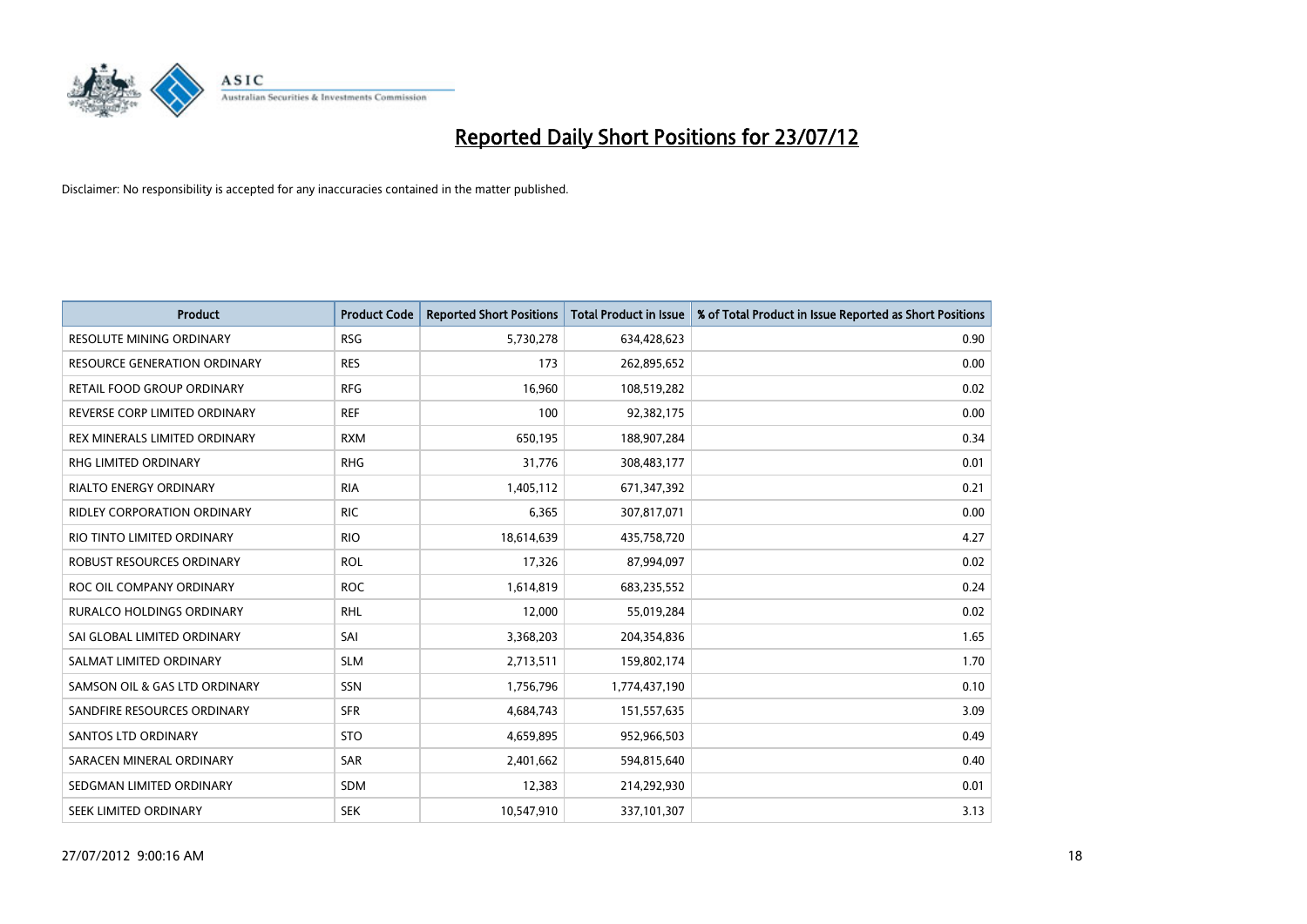

| <b>Product</b>                           | <b>Product Code</b> | <b>Reported Short Positions</b> | <b>Total Product in Issue</b> | % of Total Product in Issue Reported as Short Positions |
|------------------------------------------|---------------------|---------------------------------|-------------------------------|---------------------------------------------------------|
| SENEX ENERGY LIMITED ORDINARY            | <b>SXY</b>          | 18,399,995                      | 1,136,205,731                 | 1.62                                                    |
| SERVCORP LIMITED ORDINARY                | SRV                 | 210                             | 98,440,807                    | 0.00                                                    |
| SERVICE STREAM ORDINARY                  | <b>SSM</b>          | 400                             | 283,418,867                   | 0.00                                                    |
| SEVEN GROUP HOLDINGS ORDINARY            | <b>SVW</b>          | 1,065,521                       | 307,410,281                   | 0.35                                                    |
| SEVEN WEST MEDIA LTD ORDINARY            | <b>SWM</b>          | 36,810,115                      | 666,105,054                   | 5.53                                                    |
| SIGMA PHARMACEUTICAL ORDINARY            | <b>SIP</b>          | 5,041,459                       | 1,186,303,520                 | 0.42                                                    |
| SILEX SYSTEMS ORDINARY                   | <b>SLX</b>          | 585.207                         | 170,143,997                   | 0.34                                                    |
| SILVER LAKE RESOURCE ORDINARY            | <b>SLR</b>          | 852,874                         | 225,493,476                   | 0.38                                                    |
| SIMS METAL MGMT LTD ORDINARY             | SGM                 | 9,005,350                       | 204,830,045                   | 4.40                                                    |
| SINGAPORE TELECOMM. CHESS DEPOSITARY INT | SGT                 | 9,077,575                       | 163,810,197                   | 5.54                                                    |
| SIRTEX MEDICAL ORDINARY                  | <b>SRX</b>          | 25,387                          | 55,768,136                    | 0.05                                                    |
| SKILLED GROUP LTD ORDINARY               | <b>SKE</b>          | 55,264                          | 233,487,276                   | 0.02                                                    |
| <b>SLATER &amp; GORDON ORDINARY</b>      | <b>SGH</b>          | 14,706                          | 168,600,731                   | 0.01                                                    |
| SMS MANAGEMENT, ORDINARY                 | <b>SMX</b>          | 892,539                         | 68,415,913                    | 1.30                                                    |
| SONIC HEALTHCARE ORDINARY                | <b>SHL</b>          | 5,860,333                       | 390,969,875                   | 1.50                                                    |
| SOUL PATTINSON (W.H) ORDINARY            | SOL                 | 27,122                          | 239,395,320                   | 0.01                                                    |
| SOUTH BOULDER MINES ORDINARY             | <b>STB</b>          | 109,239                         | 126,732,826                   | 0.09                                                    |
| SP AUSNET STAPLED SECURITIES             | <b>SPN</b>          | 8,159,732                       | 3,339,620,165                 | 0.24                                                    |
| SPARK INFRASTRUCTURE STAPLED NOTE & UNIT | SKI                 | 33,007,017                      | 1,326,734,264                 | 2.49                                                    |
| SPECIALTY FASHION ORDINARY               | <b>SFH</b>          | 2.099.171                       | 192,236,121                   | 1.09                                                    |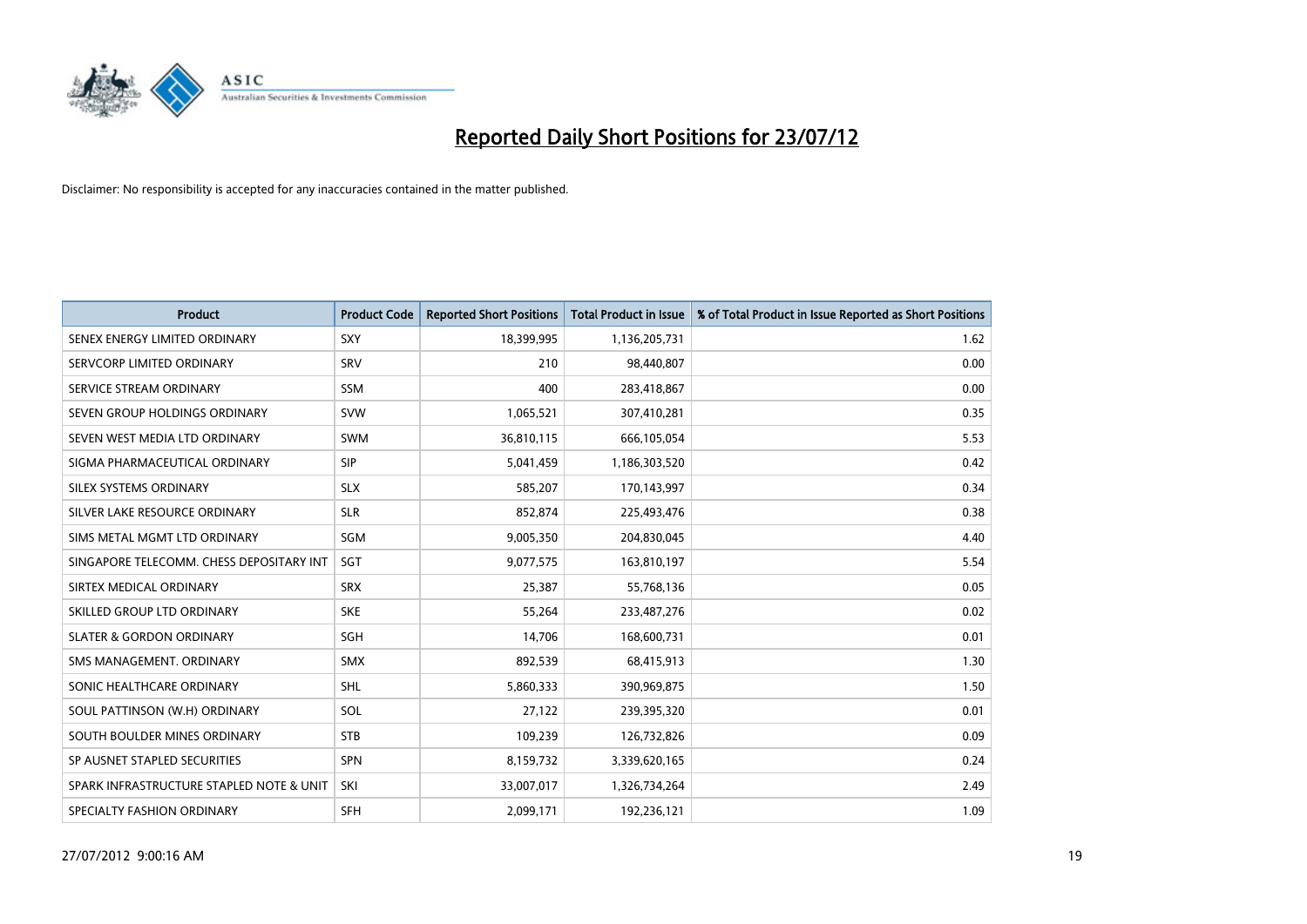

| <b>Product</b>                   | <b>Product Code</b> | <b>Reported Short Positions</b> | <b>Total Product in Issue</b> | % of Total Product in Issue Reported as Short Positions |
|----------------------------------|---------------------|---------------------------------|-------------------------------|---------------------------------------------------------|
| SPOTLESS GROUP LTD ORDINARY      | <b>SPT</b>          | 471,247                         | 265,746,161                   | 0.18                                                    |
| ST BARBARA LIMITED ORDINARY      | <b>SBM</b>          | 14,239,160                      | 325,615,389                   | 4.37                                                    |
| STANMORE COAL LTD ORDINARY       | <b>SMR</b>          | 32,870                          | 179,409,108                   | 0.02                                                    |
| STARPHARMA HOLDINGS ORDINARY     | SPL                 | 2,315,048                       | 281,690,401                   | 0.82                                                    |
| STH CRS ELECT ENGNR ORDINARY     | <b>SXE</b>          | 774                             | 161,486,826                   | 0.00                                                    |
| STHN CROSS MEDIA ORDINARY        | <b>SXL</b>          | 9,445,614                       | 704,594,449                   | 1.34                                                    |
| STOCKLAND UNITS/ORD STAPLED      | SGP                 | 13,260,932                      | 2,203,547,228                 | 0.60                                                    |
| STRAITS RES LTD. ORDINARY        | SRO                 | 120,519                         | 456,529,474                   | 0.03                                                    |
| STW COMMUNICATIONS ORDINARY      | SGN                 | 7,323                           | 362,798,351                   | 0.00                                                    |
| SUNCORP GROUP LTD ORDINARY       | <b>SUN</b>          | 11,375,578                      | 1,286,600,980                 | 0.88                                                    |
| SUNDANCE ENERGY ORDINARY         | <b>SEA</b>          | 85,848                          | 277,098,474                   | 0.03                                                    |
| SUNDANCE RESOURCES ORDINARY      | <b>SDL</b>          | 14,553,520                      | 3,049,577,034                 | 0.48                                                    |
| SUNLAND GROUP LTD ORDINARY       | <b>SDG</b>          | 75,577                          | 196,717,811                   | 0.04                                                    |
| SUPER RET REP LTD ORDINARY       | SUL                 | 1,602,875                       | 196,152,971                   | 0.82                                                    |
| SYD AIRPORT STAPLED US PROHIBIT. | SYD                 | 12,614,482                      | 1,861,210,782                 | 0.68                                                    |
| SYRAH RESOURCES ORDINARY         | <b>SYR</b>          | 37,253                          | 126,704,521                   | 0.03                                                    |
| TABCORP HOLDINGS LTD ORDINARY    | <b>TAH</b>          | 11,698,088                      | 730,113,969                   | 1.60                                                    |
| TANAMI GOLD NL ORDINARY          | <b>TAM</b>          | 365,024                         | 261,132,677                   | 0.14                                                    |
| TAP OIL LIMITED ORDINARY         | <b>TAP</b>          | 1,023,791                       | 241,295,311                   | 0.42                                                    |
| TASSAL GROUP LIMITED ORDINARY    | <b>TGR</b>          | 55,022                          | 146,304,404                   | 0.04                                                    |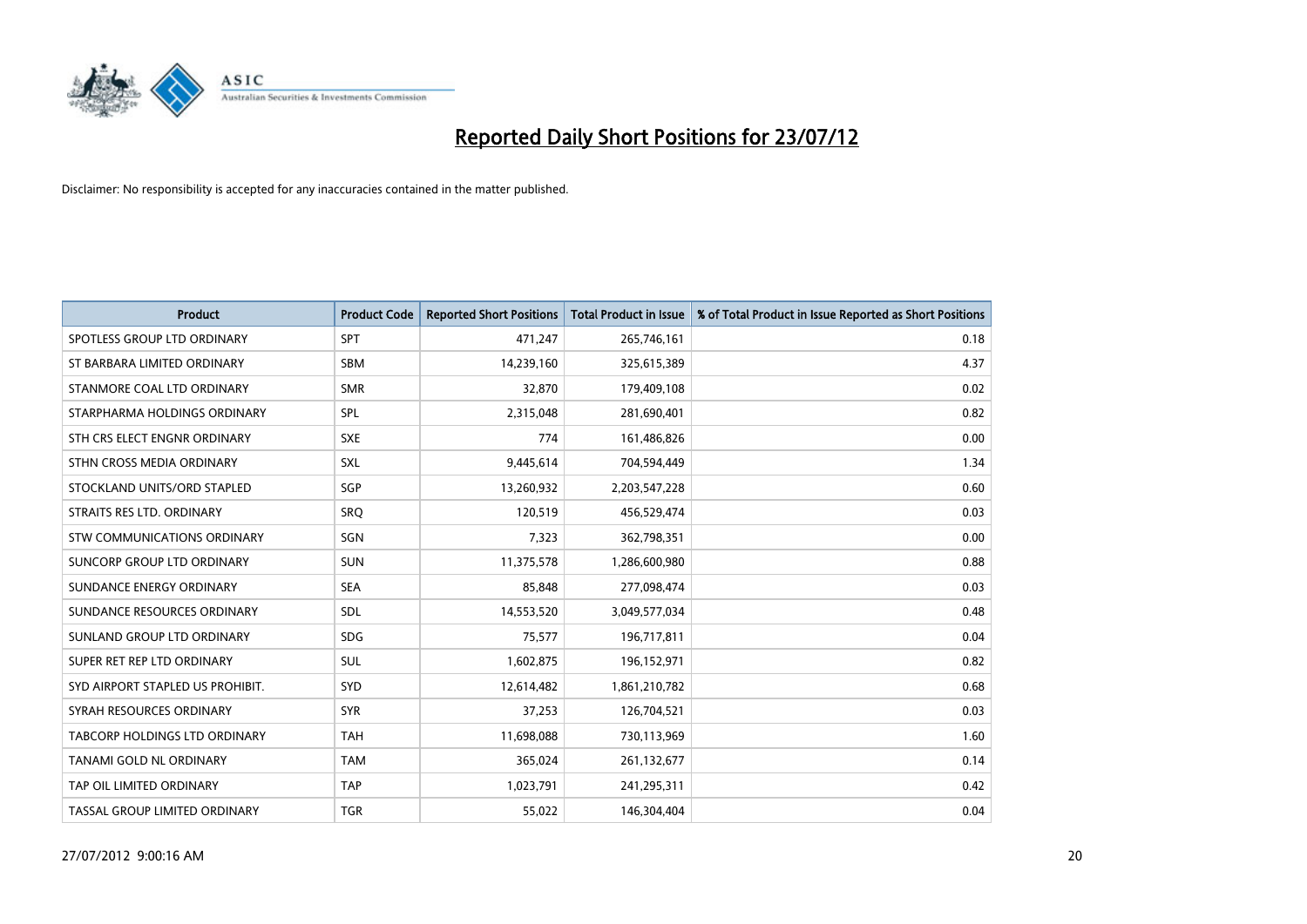

| <b>Product</b>                       | <b>Product Code</b> | <b>Reported Short Positions</b> | <b>Total Product in Issue</b> | % of Total Product in Issue Reported as Short Positions |
|--------------------------------------|---------------------|---------------------------------|-------------------------------|---------------------------------------------------------|
| <b>TATTS GROUP LTD ORDINARY</b>      | <b>TTS</b>          | 9,809,418                       | 1,362,919,733                 | 0.72                                                    |
| <b>TECHNOLOGY ONE ORDINARY</b>       | <b>TNE</b>          | 1,789                           | 304,910,455                   | 0.00                                                    |
| TELECOM CORPORATION ORDINARY         | <b>TEL</b>          | 17,830,772                      | 1,856,780,364                 | 0.96                                                    |
| <b>TELSTRA CORPORATION, ORDINARY</b> | <b>TLS</b>          | 35, 121, 258                    | 12,443,074,357                | 0.28                                                    |
| TEN NETWORK HOLDINGS ORDINARY        | <b>TEN</b>          | 78,102,920                      | 1,437,204,873                 | 5.43                                                    |
| TERANGA GOLD CORP CDI 1:1            | <b>TGZ</b>          | 243,883                         | 159,568,958                   | 0.15                                                    |
| TEXON PETROLEUM LTD ORDINARY         | <b>TXN</b>          | 304,519                         | 245,039,848                   | 0.12                                                    |
| TFS CORPORATION LTD ORDINARY         | <b>TFC</b>          | 57,942                          | 279,621,829                   | 0.02                                                    |
| THAKRAL HOLDINGS GRP ORDINARY/UNIT   | <b>THG</b>          | 100                             | 585,365,014                   | 0.00                                                    |
| THE REJECT SHOP ORDINARY             | <b>TRS</b>          | 2,661,071                       | 26,071,170                    | 10.21                                                   |
| THORN GROUP LIMITED ORDINARY         | <b>TGA</b>          | 274,013                         | 146,374,703                   | 0.19                                                    |
| TIGER RESOURCES ORDINARY             | <b>TGS</b>          | 2,148,466                       | 673,470,269                   | 0.32                                                    |
| TOLL HOLDINGS LTD ORDINARY           | <b>TOL</b>          | 15,255,430                      | 717,133,875                   | 2.13                                                    |
| TOX FREE SOLUTIONS ORDINARY          | <b>TOX</b>          | 35,386                          | 115,311,608                   | 0.03                                                    |
| TPG TELECOM LIMITED ORDINARY         | <b>TPM</b>          | 2,155,957                       | 793,808,141                   | 0.27                                                    |
| <b>TRANSFIELD SERVICES ORDINARY</b>  | <b>TSE</b>          | 4,638,007                       | 520,790,618                   | 0.89                                                    |
| TRANSPACIFIC INDUST. ORDINARY        | <b>TPI</b>          | 6,714,951                       | 1,578,479,491                 | 0.43                                                    |
| TRANSURBAN GROUP TRIPLE STAPLED SEC. | <b>TCL</b>          | 10,262,398                      | 1,458,321,112                 | 0.70                                                    |
| TREASURY WINE ESTATE ORDINARY        | <b>TWE</b>          | 13,955,951                      | 647,227,144                   | 2.16                                                    |
| TROY RESOURCES LTD ORDINARY          | <b>TRY</b>          | 242,675                         | 89,462,649                    | 0.27                                                    |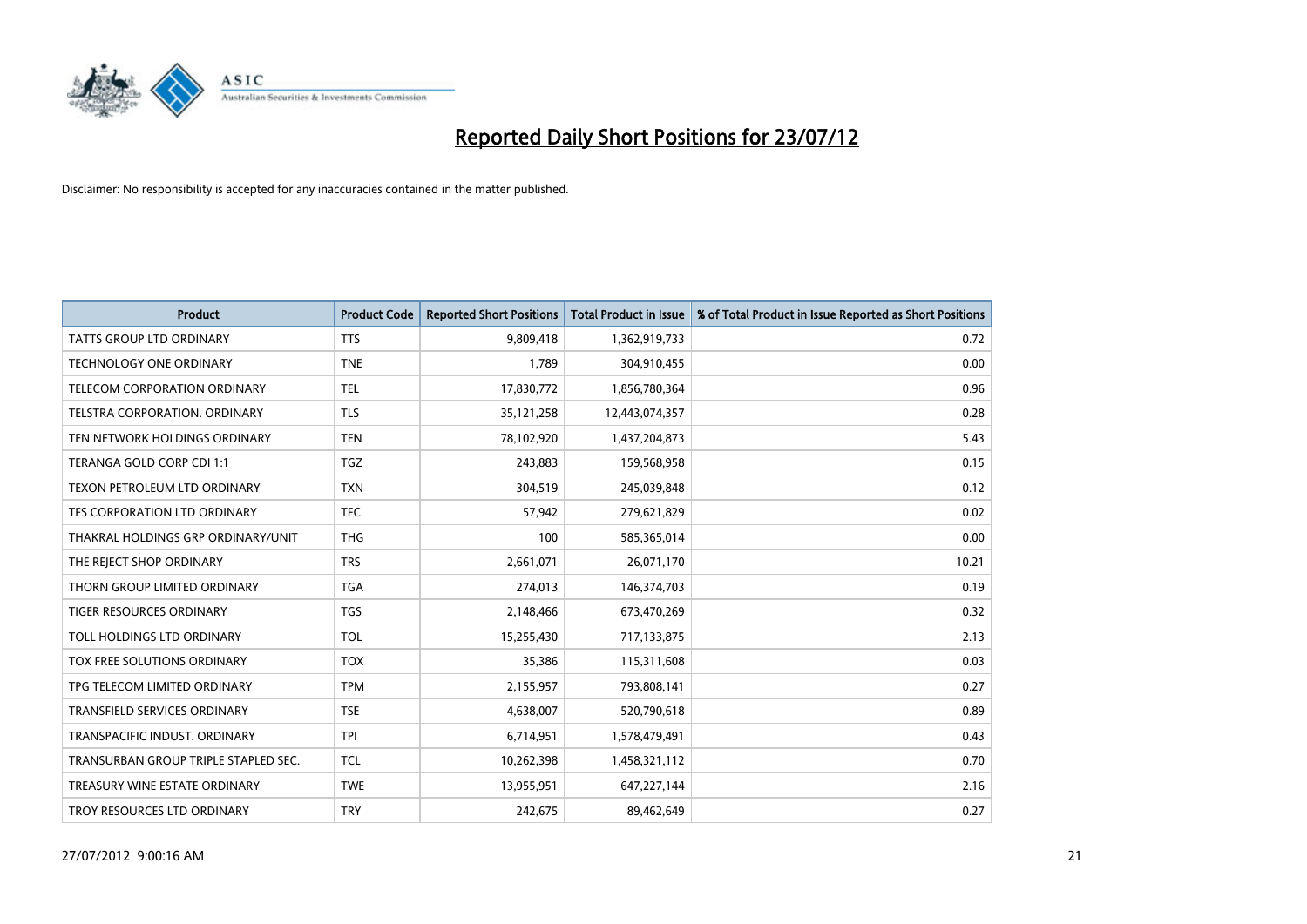

| <b>Product</b>                         | <b>Product Code</b> | <b>Reported Short Positions</b> | <b>Total Product in Issue</b> | % of Total Product in Issue Reported as Short Positions |
|----------------------------------------|---------------------|---------------------------------|-------------------------------|---------------------------------------------------------|
| UGL LIMITED ORDINARY                   | <b>UGL</b>          | 7,197,396                       | 166,315,038                   | 4.33                                                    |
| UNILIFE CORPORATION CDI 6:1            | <b>UNS</b>          | 199,829                         | 253,466,532                   | 0.08                                                    |
| UXC LIMITED ORDINARY                   | <b>UXC</b>          | 54,791                          | 305,585,913                   | 0.02                                                    |
| <b>VENTURE MINERALS ORDINARY</b>       | <b>VMS</b>          | 31,658                          | 232,468,592                   | 0.01                                                    |
| <b>VILLAGE ROADSHOW LTD ORDINARY</b>   | <b>VRL</b>          | 62,789                          | 153,240,089                   | 0.04                                                    |
| <b>VIRGIN AUS HLDG LTD ORDINARY</b>    | <b>VAH</b>          | 22,264,868                      | 2,210,197,600                 | 1.01                                                    |
| VITERRA INC CDI 1:1                    | <b>VTA</b>          | 10                              | 68,629,939                    | 0.00                                                    |
| <b>VOCUS COMMS LTD ORDINARY</b>        | <b>VOC</b>          | 66,440                          | 70,181,826                    | 0.09                                                    |
| WAH NAM INT HLDG LTD ORDINARY          | <b>WNI</b>          | 91,872                          | 7,175,039,665                 | 0.00                                                    |
| <b>WATPAC LIMITED ORDINARY</b>         | <b>WTP</b>          | 312,048                         | 184,332,526                   | 0.17                                                    |
| <b>WDS LIMITED ORDINARY</b>            | <b>WDS</b>          | 7                               | 144,740,614                   | 0.00                                                    |
| WEBIET LIMITED ORDINARY                | <b>WEB</b>          | 177,634                         | 71,065,929                    | 0.25                                                    |
| <b>WESFARMERS LIMITED ORDINARY</b>     | <b>WES</b>          | 32,158,225                      | 1,006,508,845                 | 3.20                                                    |
| WESFARMERS LIMITED PARTIALLY PROTECTED | <b>WESN</b>         | 266,866                         | 150,563,317                   | 0.18                                                    |
| WESTERN AREAS NL ORDINARY              | <b>WSA</b>          | 6,907,555                       | 179,735,899                   | 3.84                                                    |
| WESTERN DESERT RES. ORDINARY           | <b>WDR</b>          | 296,970                         | 234,819,203                   | 0.13                                                    |
| WESTFIELD GROUP ORD/UNIT STAPLED SEC   | <b>WDC</b>          | 6,158,089                       | 2,260,505,450                 | 0.27                                                    |
| WESTFIELD RETAIL TST UNIT STAPLED      | <b>WRT</b>          | 44,598,503                      | 3,054,166,195                 | 1.46                                                    |
| <b>WESTPAC BANKING CORP ORDINARY</b>   | <b>WBC</b>          | 58,192,449                      | 3,080,000,247                 | 1.89                                                    |
| WHITE ENERGY COMPANY ORDINARY          | <b>WEC</b>          | 1,417,606                       | 322.974.494                   | 0.44                                                    |